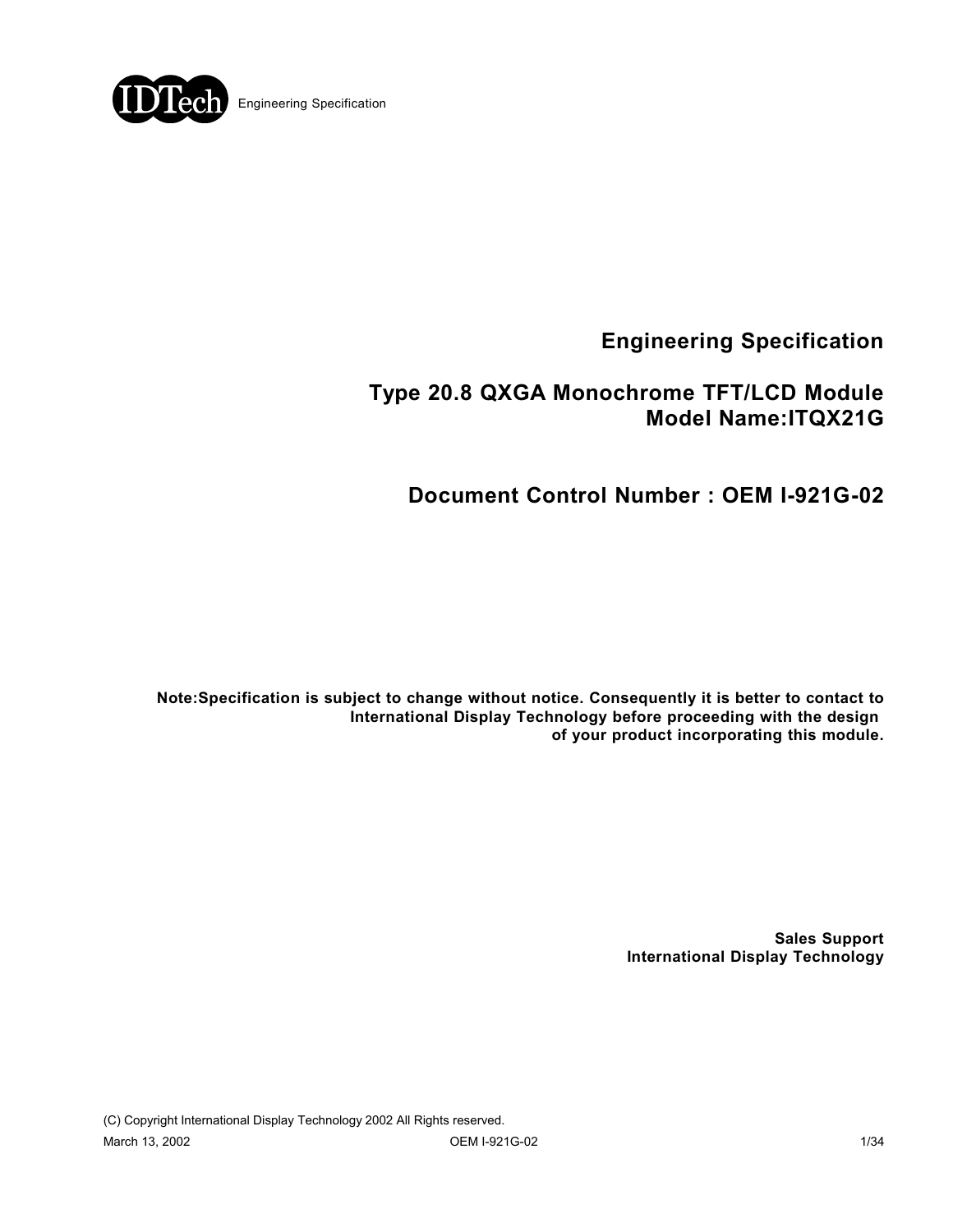

# **i Contents**

- i Contents
- ii Record of Revision
- **1.0 Handling Precautions**
- **2.0 General Description**
- 2.1 Characteristics
- 2.2 Functional Block Diagram
- 2.2.1 Interface Summary

## **3.0 Absolute Maximum Ratings**

- **4.0 Optical Characteristics**
- **5.0 Signal Interface**
- 5.1 Connectors
- 5.2 Interface Signal Description
- 5.3 Interface Signal Electrical Characteristics
- 5.4 Inverter Connector Signal Description
- 5.5 DC/DC Connector Signal Description
- **6.0 Pixel format image**
- **7.0 Interface Timings**
- 7.1 Timing Characteristics
- **8.0 Power Consumption**
- **9.0 Power ON/OFF Sequence**

### **10.0 I2C specification**

- 10.1 I2C Feature Summary
- 10.2 Electrical Specification
- 10.3 Timing Specification
- **11.0 Mechanical Characteristics**
- **12.0 National Test Lab Requirement**

### **13.0 Application Note**

- 13.1 Luminance vs Temperature
- 13.2 Design Recommendation
- 13.2.1 Recommendations for cooling
- 13.2.2 Mechanical recommendation for monitor enclosure design
- 13.2.3 Recommendation of designing monitor which uses ITQX21G for EMC Compliance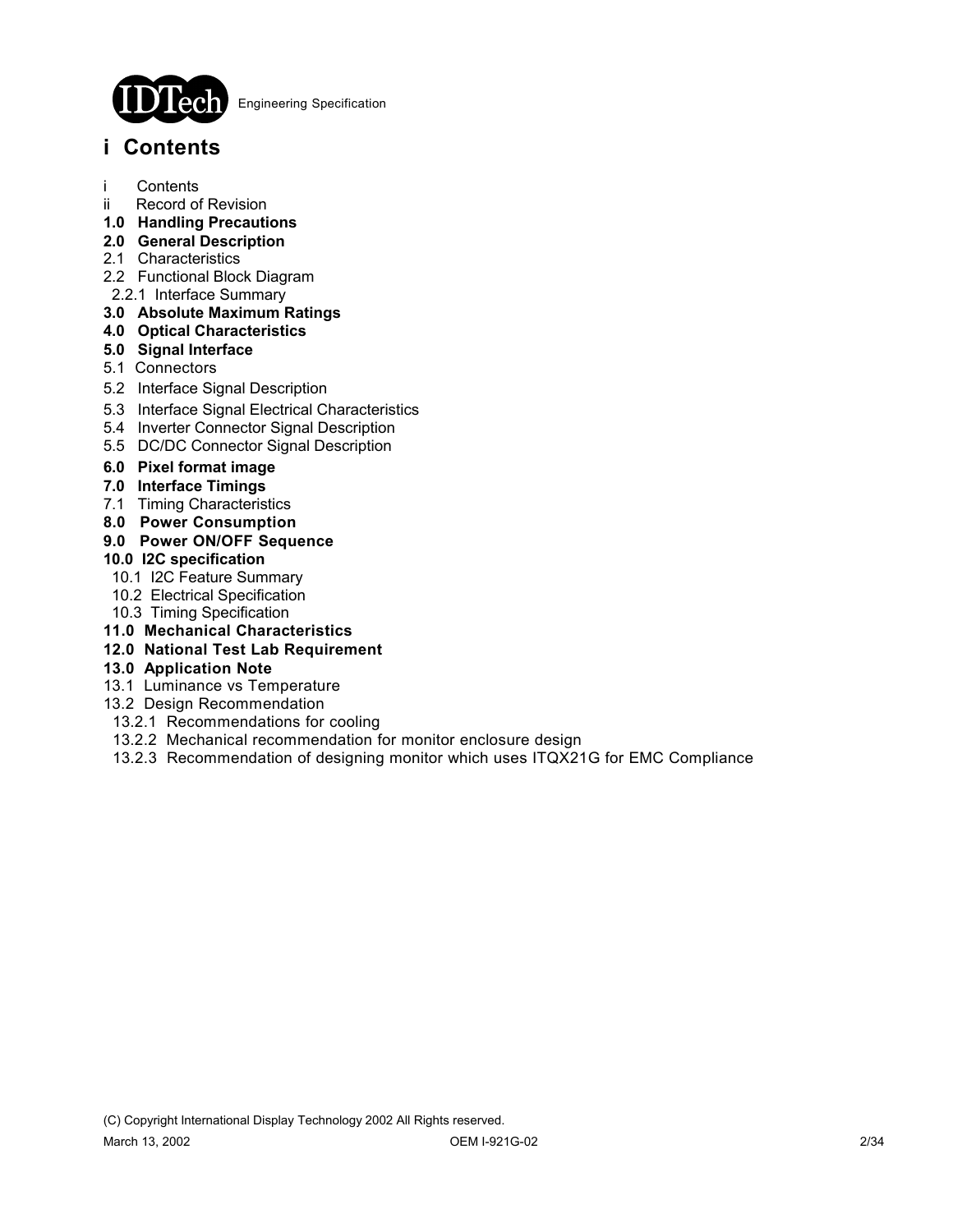

# **ii Record of Revision**

| Date             | Document      | Page    | Summary                                               |
|------------------|---------------|---------|-------------------------------------------------------|
|                  | Revision      |         |                                                       |
| February 6,2001  | OEM921G-01    | All     | First Edition for customer.                           |
|                  |               |         | Based on Internal Spec. EC F79105.                    |
|                  |               |         | This is non anti-glare coating model.                 |
|                  |               |         | Note: Further EC(Engineering Change) Plan             |
|                  |               |         | The J1/J2 connector on X-Cards are planed to be       |
|                  |               |         | changed to plastic mold type which you can not get    |
|                  |               |         | the Frame Ground from the shell.                      |
|                  |               |         | Please refer to 5.1 Connectors, J1/J2 Connector       |
|                  |               |         | (On X-cards).                                         |
| February 28,2002 | OEM I-921G-01 |         | Updated by establishment of the New Company as        |
|                  |               |         | "International Display Technology".                   |
|                  |               | 1, 5, 6 | To avoid using "inch" indication.                     |
|                  |               | 9       | To update Note of Minimum White Luminance.            |
|                  |               | 15      | To correct Figure of LVDS Data Order.                 |
| March 13,2002    | OEM I-921G-02 | 8       | To update value of Shock Test Criteria.               |
|                  |               | 10      | To update J1/J2 Connector (X-cards).                  |
|                  |               | 23      | correct the value of the<br>following<br>Timing<br>To |
|                  |               |         | Characteristics items.                                |
|                  |               |         | (There is no design changes.)                         |
|                  |               |         | (Max. value): H-front porch                           |
|                  |               |         | H-active level                                        |
|                  |               | 28,29   | H-back porch<br>To update Reference Drawings.         |
|                  |               |         |                                                       |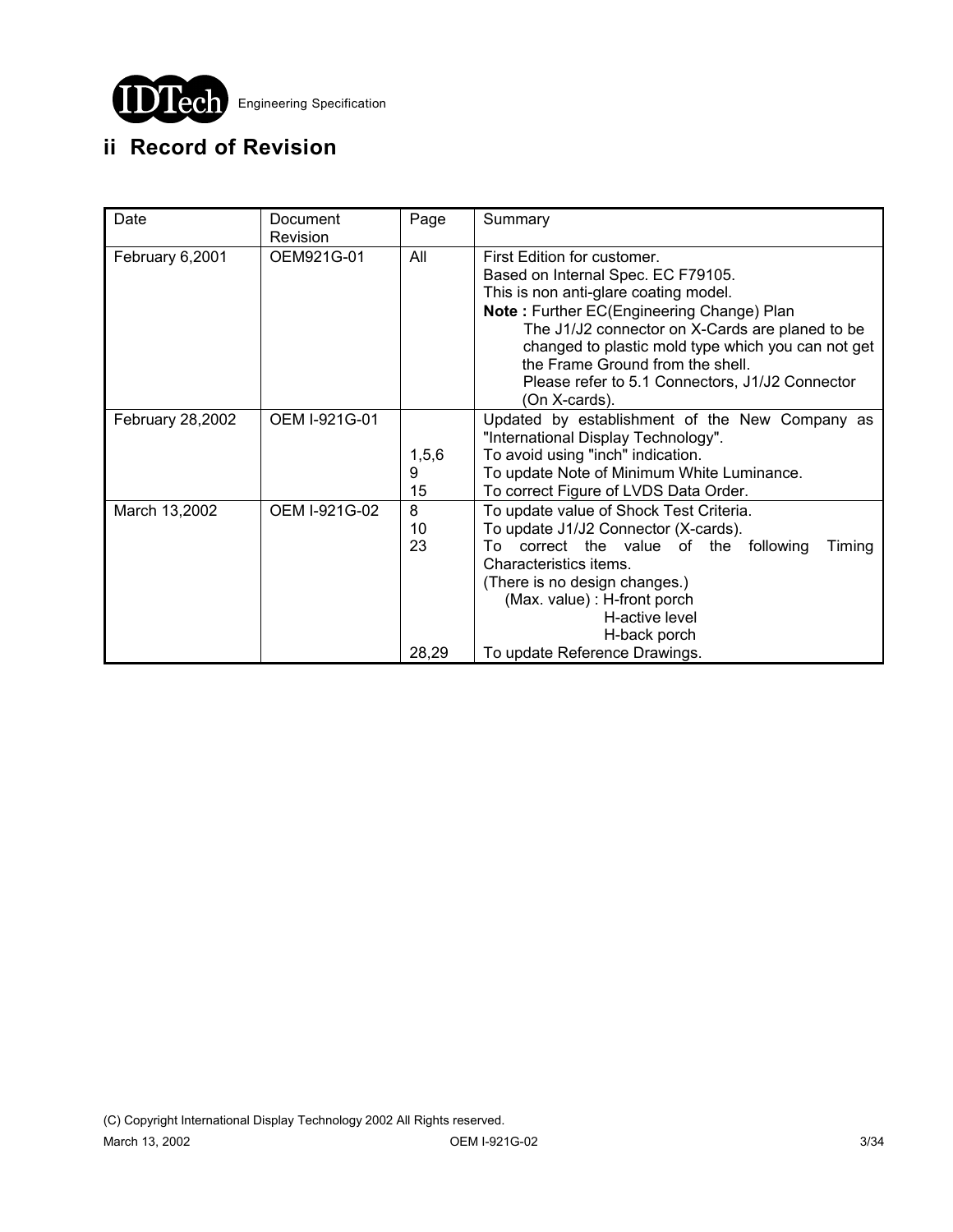

# **1.0 Handling Precautions**

- Damage to the panel or the panel electronics may result from any deviation from the recommended power on/off sequencing. The panel should not be hot plugged. Refer to the Power On/Off Sequence section in this Specification.
- Handle the panel with care. The LCD panel and CCFL (Cold Cathode Fluorescent Lamp)s are made of glass and may crack or break if dropped or subjected to excessive force.
- The CCFLs contain a small amount of Mercury so should not be disposed of to landfill. Dispose of as required by local ordinances or regulations.
- The LCD module contains small amounts of material having no flammability grade. The exemption conditions of the flammability requirements (4.4.3.3, IEC60950 or UL1950) should be applied.
- The panel may be damaged by the application of twisting or bending forces to the module assembly.Care should be taken in the design of the monitor housing and the assembly procedure to prevent stress damage to the panel especially the lamp cable and the lamp connector..
- Use standard earthing/grounding procedures to prevent damage to the CMOS LSI while handling the module.
- Use earthing/grounding procedures, an ionic shower, or similar to prevent static damage while removing the protective front sheet.
- The front polarizer can be easily damaged. Take care not to scratch the front surface with any hard or abrasive material. Dust, finger marks, grease etc. can be removed with a soft damp cloth (a small amount of mild detergent can be used on the damp cloth). Do not apply water or detergent directly to the front surface as this may cause staining or damage the electronic components.
- Never use any solvent on the front polarizer or module as this may cause permanent damage.
- Do not open or modify the module assembly.
- Continuous operation of the panel with the same screen content may result in some image sticking. Over 10 hours operation with the same content is not recommended.
- Wipe off water drop immediately. Long contact with water may cause discoloration or spots.
- When the panel surface is soiled, wipe it with absorbent cotton or other soft cloth.
	- The information contained herein is presented only as a guide for the applications of our products. No responsibility is assumed by International Display Technology for any infringements of patents or other right of the third partied which may result from its use. No license is granted by implication or otherwise under any patent or patent rights of International Display Technology or others. .
	- The information contained herein may be changed without prior notice. It is therefore advisable to contact International Display Technology before proceeding with the design of equipment incorporating this product. .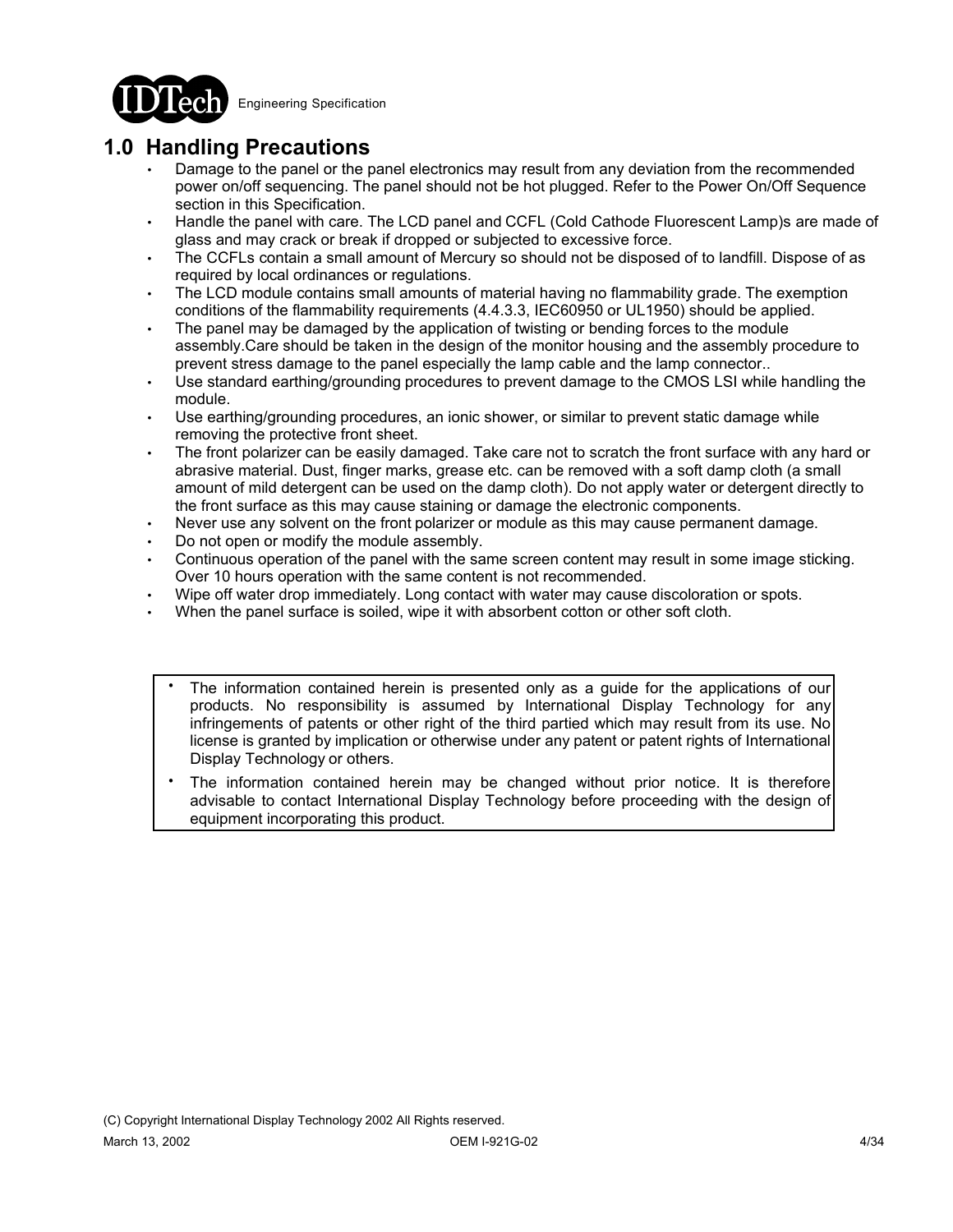

# **2.0 General Description**

This specification applies to the Type 20.8 Monochrome TFT/LCD Module 'ITQX21G'.

This module is designed for a LCD monitor style display unit.This module includes an inverter card for backlight.

The screen format and electrical interface are intended to support the QXGA (2048(H) x 1536(V)) screen.

Supported gray scale is 8-bit per 1(one) sub-pixel.

All input signals are LVDS(Low Voltage Differential Signaling) interface compatible.

## **2.1 Characteristics**

The following items are characteristics summary on the table under 25 degree C condition:

| <b>CHARACTERISTICS ITEMS</b>                                    | <b>SPECIFICATIONS</b>                          |  |
|-----------------------------------------------------------------|------------------------------------------------|--|
| Screen Diagonal [mm]                                            | 528                                            |  |
| Pixels H x V                                                    | 2048(x3) x 1536                                |  |
| Active Area [mm]                                                | 423.9(H) x 318.0(V)                            |  |
| Pixel Pitch [mm]                                                | $0.207 \times 0.207$                           |  |
| Pixel Arrangement                                               | <b>Sub-pixel Vertical Stripe</b>               |  |
| Weight [grams]                                                  | 2,300 Typ.                                     |  |
| Physical Size [mm]                                              | 457.0(W) x 350.0(H) x 45.0(D) Typ.(w/inverter) |  |
| Display Mode                                                    | Normally Black                                 |  |
| Supported Monochrome                                            | 8-bit per 1(one) sub-pixel                     |  |
| White Luminance [cd/m <sup>2</sup> ]                            | 800 Typ.                                       |  |
| <b>Contrast Ratio</b>                                           | 600 : 1 Typ. (In the Dark room)                |  |
| Optical Rise Time/Fall Time [msec]                              | 50 Typ.                                        |  |
| Input Voltage [V]                                               | $+12 + 5%$                                     |  |
| Power Consumption [W]                                           | 64 max                                         |  |
| <b>Electrical Interface</b>                                     | LVDS (5 Pairs) x 4 (Right x 2, Left x 2)       |  |
| Temperature Range [degree C]<br>Operating<br>Storage (Shipping) | 0 to $+50$ Note<br>$-20$ to $+60$              |  |

**Note : Max. Operating Temperature 50 degree C in the Spec means the temperature measured for the point of the front surface of the LCD glass cell.**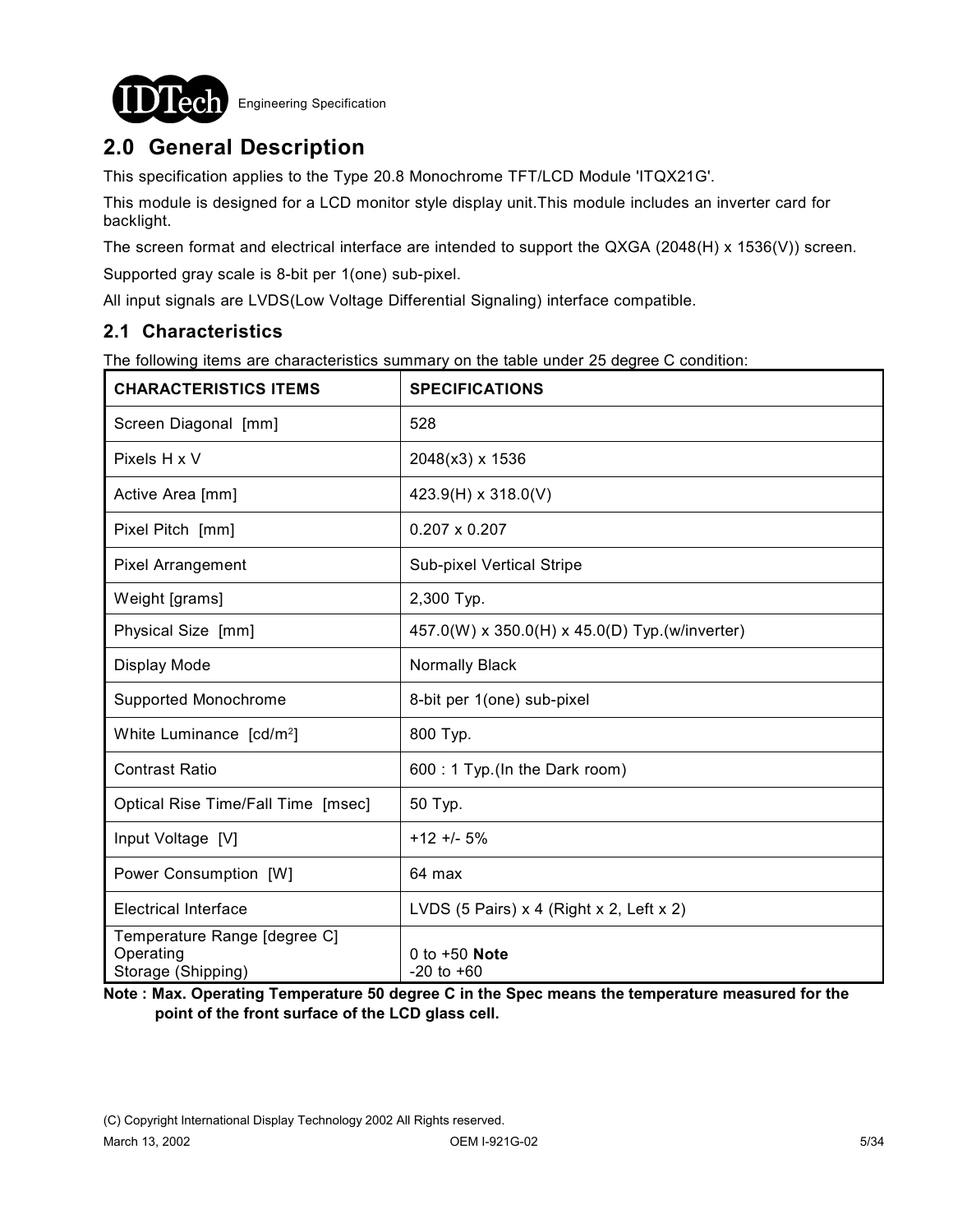

# **2.2 Functional Block Diagram**

The following diagram shows the functional block of this Type 20.8 Monochrome TFT/LCD Module. Type 20.8 Monochrome TFT-LCD Module Functional Block Diagram

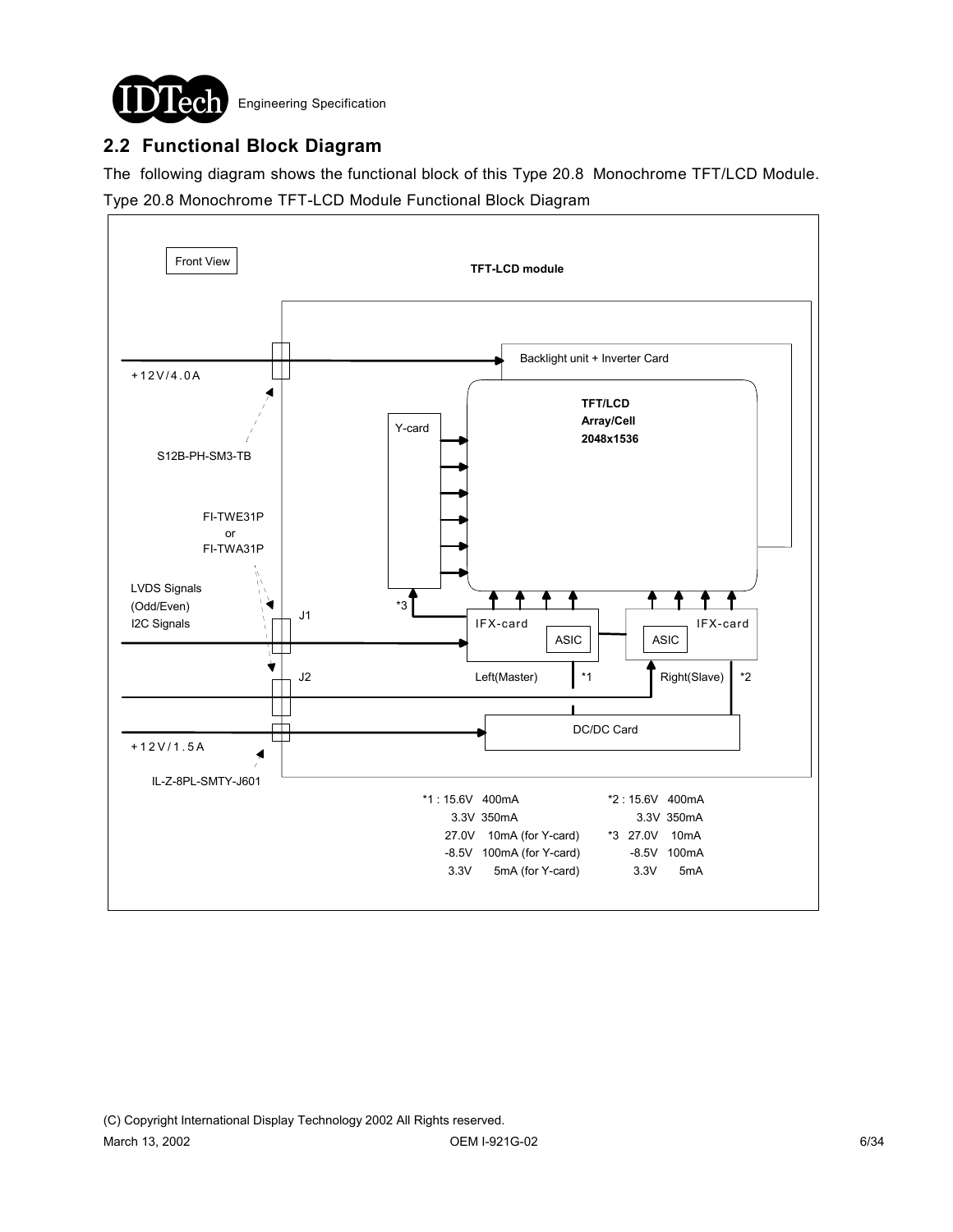

### **2.2.1 Interface Summary**

- ! 4 sets of LVDS interface for Video input ( 65MHz Typ per set, 24 bits total)
- ! Voltage control or I2C interface ( 3.3V ) control for Brightness and Contrast Control
- Power ( +12V ) for Logic
- Power ( +12V ) for Backlight

ITQX21G TFT-LCD module does not have any frame buffer. Image expansion ( Scaling ) should be managed by a device driving this module and the device should supply constant timings with the frame locked to this module.

ITQX21G has 4 sets of LVDS interface and they are bundled to two channels. The screen is divided into two half-size screens ( Left and Right ) and each channel controls one of the half-size screens.

Each LVDS interface is named as :

- LVDS-LE ( Left screen, even dot ) : Left channel
- LVDS-LO ( Left screen, odd dot ) : Left channel
- LVDS-RE ( Right screen, even dot ) : Right channel
- LVDS-RO ( Right screen, odd dot ) : Right channel

The Left channel consists of LVDS-LE and LVDS-LO and the Right channel consists of LVDS-RE and LVDS-RO.

Each channel has the following signals.

- ! 4 pairs of Video and timing signals for Even dots ( 8 bits per pixel )
- ! 4 pairs of Video signals for Odd dots ( 8 bits per pixel )
- 1 pair of Dot Clock for Even dots
- 1 pair of Dot Clock for Odd dots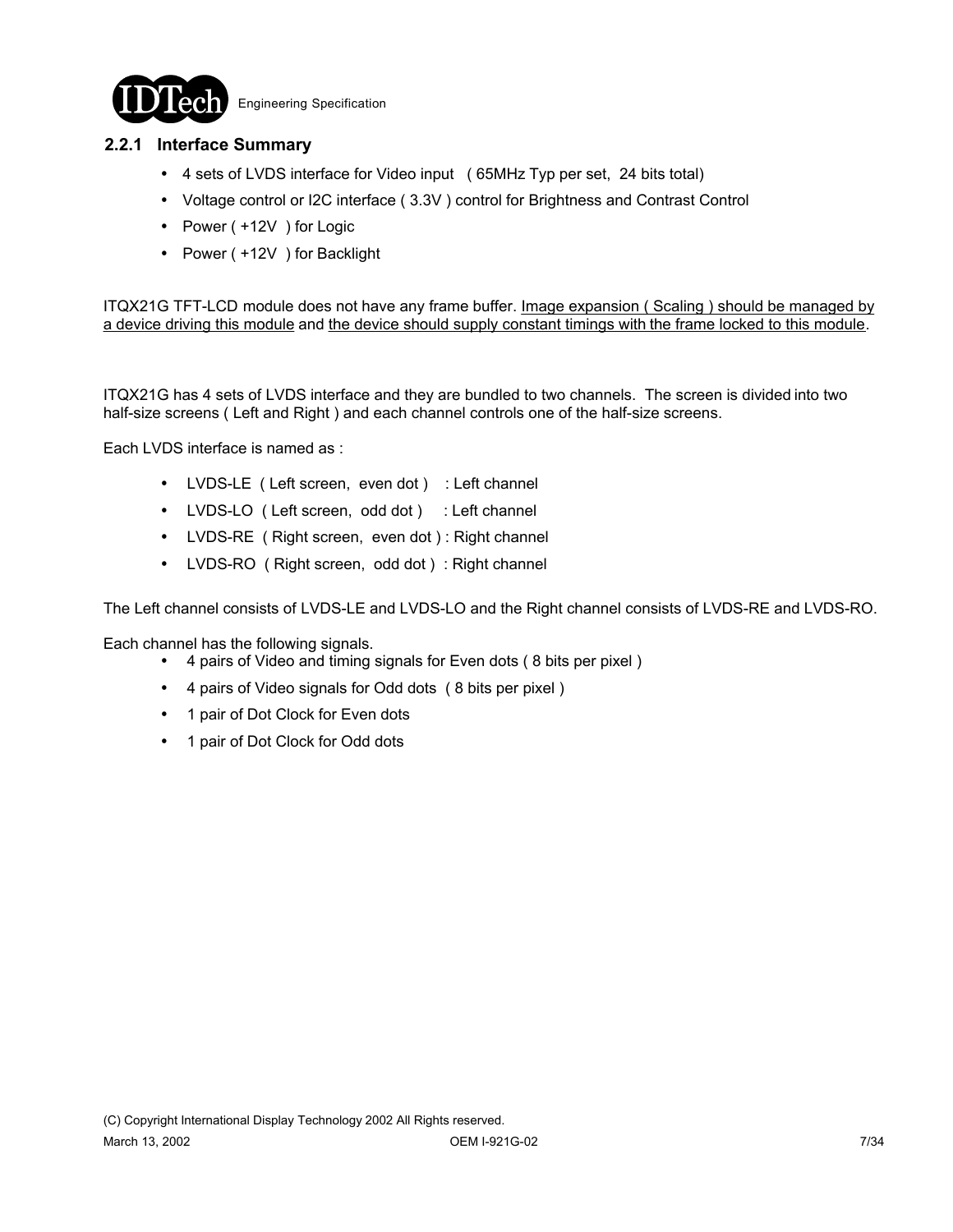

# **3.0 Absolute Maximum Ratings**

Absolute maximum ratings of the module is as follows :

| <b>Item</b>                  | Symbol      | Min         | <b>Max</b>    | Unit    | <b>Conditions</b>             |
|------------------------------|-------------|-------------|---------------|---------|-------------------------------|
| Logic/LCD Drive Voltage      | Vin         | $-0.3$      | $+13.2$       | V       |                               |
| <b>Backlight Voltage</b>     | <b>VBL</b>  | $-0.3$      | $+13.2$       | V       |                               |
| <b>Brightness control</b>    | <b>VDIM</b> | $-0.3$      | $+5.3$        | V       |                               |
| Backlight on signal          | <b>BLON</b> | $-1.0$      | $+5.3$        | V       |                               |
| <b>Operating Temperature</b> | <b>TOP</b>  | $\mathbf 0$ | $+50$         | deg.C   | (Note 1)                      |
| <b>Operating Humidity</b>    | <b>HOP</b>  | 8           | 80            | %RH     | (Note 1)                      |
| Storage Temperature          | <b>TST</b>  | $-20$       | $+60$         | deg.C   | (Note 1)                      |
| <b>Storage Humidity</b>      | <b>HST</b>  | 5           | 95            | %RH     | (Note 1)                      |
| Vibration                    |             |             | 1.5<br>10-200 | G<br>Hz | (Note 2)                      |
| Shock                        |             |             | 50<br>11      | G<br>ms | (Note 2)<br>Half sine<br>wave |

**Note 1 :** Maximum Wet-Bulb should be 39 degree C and No condensation. Max. Operating Temperature 50 degree C in the Spec means the temperature measured for the

point of the front surface of the LCD glass cell.

**Note 2 :** Vibration Specification

 - Sign Vibration:10-200-10Hz, 1.5G, 30 min, X, Y, Z Axis, Each One Time. Shock Specification

- Half sine wave:50G 11msec. -X+/-, -Y+/-, -Z+/- (Total 6 directions), Each One Time Shock.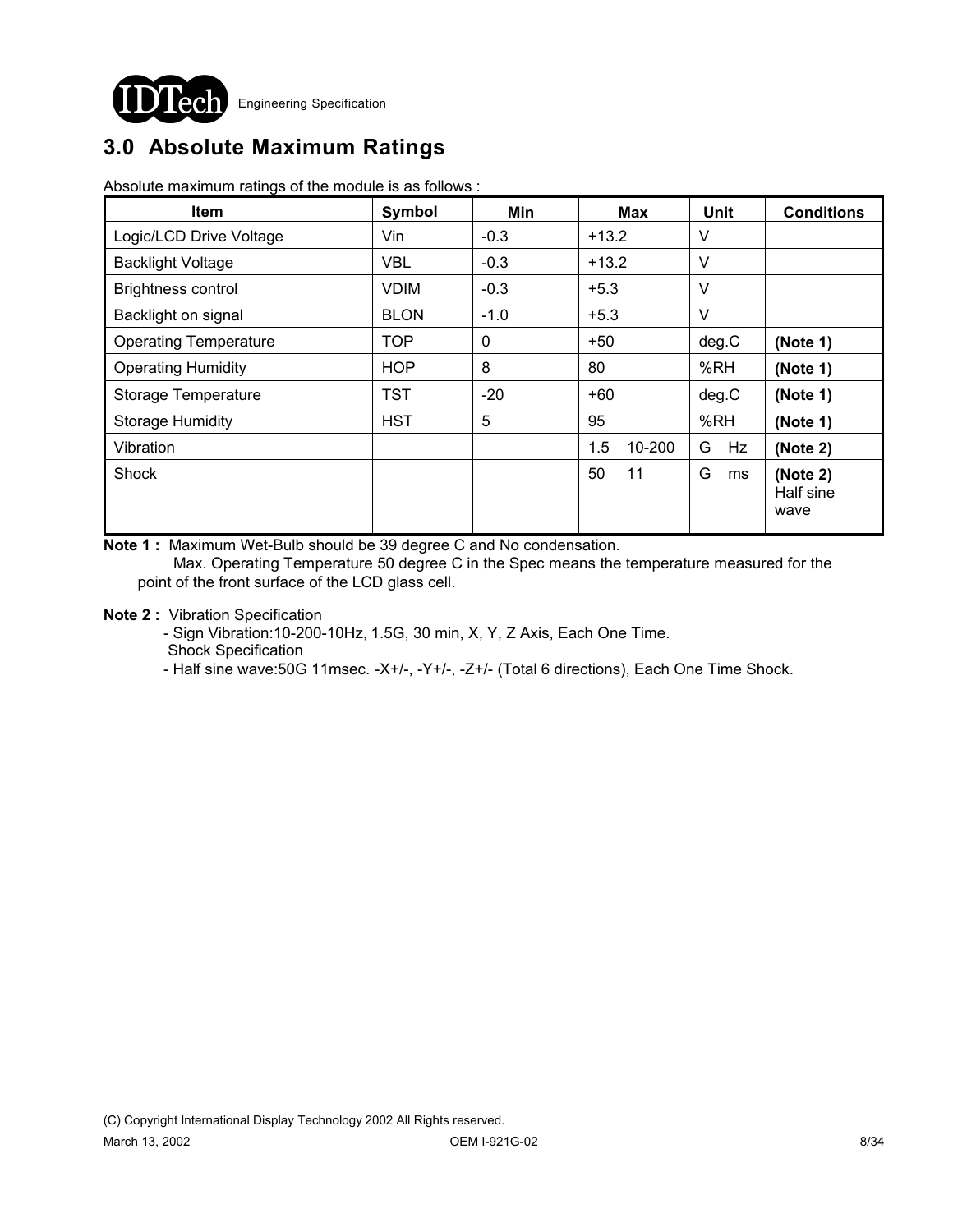

# **4.0 Optical Characteristics**

The optical characteristics are measured under stable conditions as follows under 25 degree C condition:

| Item                                            | Conditions                                    | Specification |             |
|-------------------------------------------------|-----------------------------------------------|---------------|-------------|
|                                                 |                                               | Typ.          | <b>Note</b> |
| <b>Viewing Angle</b><br>(Degrees)               | Horizontal<br>(Right)<br>K≧10<br>(Left)       | 85<br>85      |             |
| K:Contrast Ratio                                | Vertical<br>(Upper)<br>$K \geq 10$<br>(Lower) | 85<br>85      |             |
| Contrast ratio                                  |                                               | 600           |             |
| Response Time                                   | Rising                                        | 25            |             |
| (ms)                                            | Falling                                       | 25            |             |
| White Balance                                   | White<br>$\mathsf{x}$                         | 0.294         | $+0.030$    |
|                                                 | White<br>у                                    | 0.309         | $+0.030$    |
| Maximum White Luminance $(cd/m^2)$ VDIM-IN = 0V | $(*1)$                                        | 800           |             |
| Minimum White Luminance (%)                     | $VDIM-IN = 3.0V$                              | 10            | 20<br>Max.  |

**(\*1)** Measure center of the screen.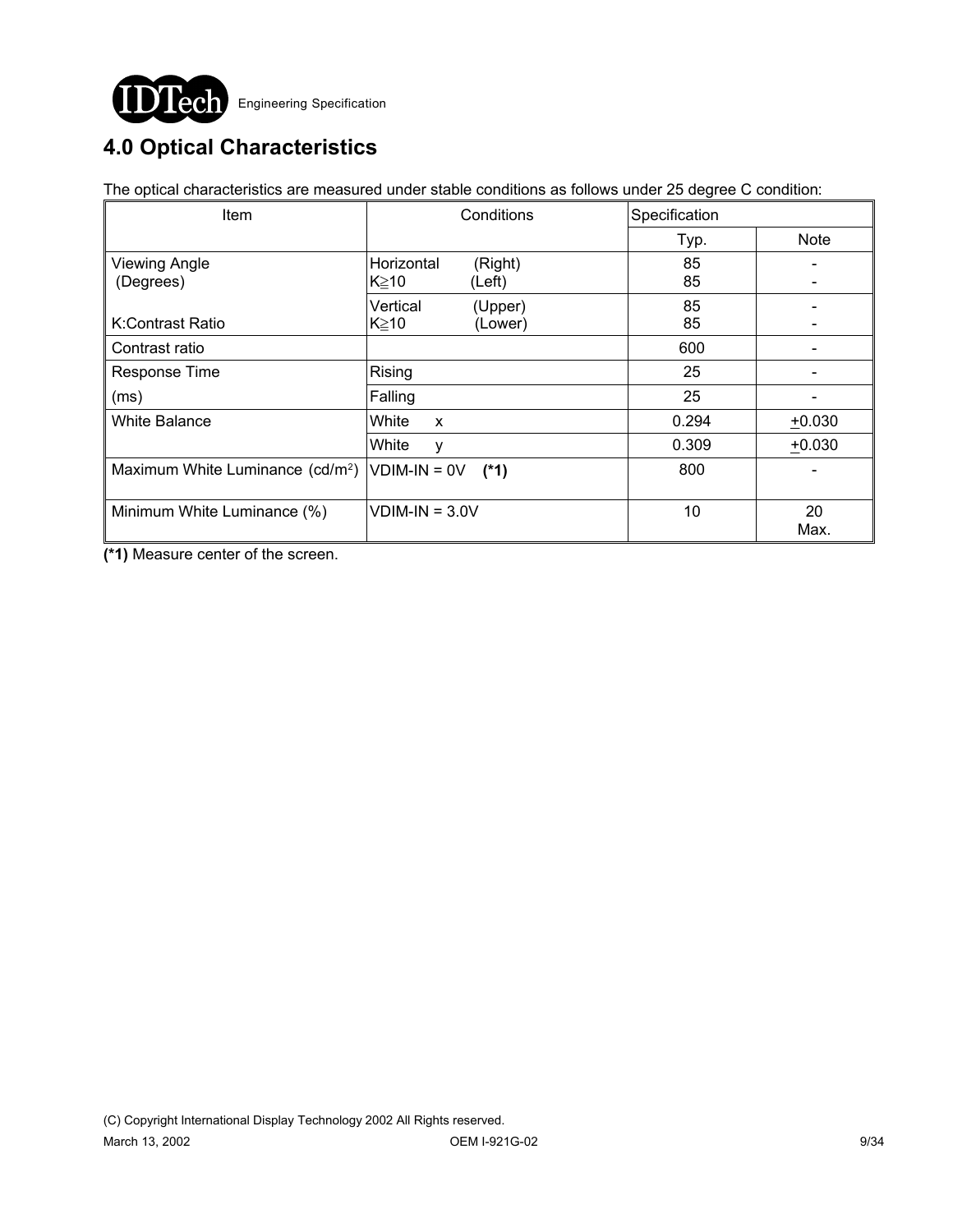

# **5.0 Signal Interface**

## **5.1 Connectors**

Physical interface is described as for the connector on module. These connectors are capable of accommodating the following signals and will be following components.

### **J1/J2 Connector (On X-cards)**

#### **J1/J2 Connector**

| Connector Name / Designation | <b>Signal Connector</b>                                     |
|------------------------------|-------------------------------------------------------------|
| Manufacturer                 | JAE.                                                        |
| Type / Part Number           | FI-TWE31P-VF(Metal Shell) or<br>FI-TWA31P-VF(Plastic Shell) |
| Mating connector             | FI-W31S, FI-WE31M(*1), FI-WE31MV(*1)<br>$FI-W31MV-A (*1)$   |

#### **Important Notice:**

For the J1/J2 connector and there Mating connector, following combination is *mandatory* requirement.

| J1/J2 Connector             | Mating Connector (FPC side)                         |
|-----------------------------|-----------------------------------------------------|
| FI-TWE31P-VF(Metal Shell)   | <b>FI-W31S</b><br>$FI-WE31MV(*1)$<br>$FI-WE31M(*1)$ |
| FI-TWA31P-VF(Plastic Shell) | FI-W31S<br>$FI-W31MV-A (*1)$                        |

**Note :** For pin assignment, please refer to '5.1.2 LCD Drive Connector Description'.

 **(\*1)** If you use the FPC type plug, please connect the FPC GND plane to the GND pins instead of connecting to the shell Frame Ground. Because the connectors on the PCB side are going to be changed to Plastic Mold type(FI-TWA31P-VF) those do not have the metallic shell.

### **Inverter Connector (CN-1 on Inverter Card)**

| Connector Name / Designation | <b>Signal Connector</b> |
|------------------------------|-------------------------|
| Manufacturer                 | <b>JST</b>              |
| Type / Part Number           | S12B-PH-SM3-TB          |
| Mating connector             | <b>PHR-12</b>           |

### **DC/DC Connector Type (J601 on DC/DC Card)**

| Connector Name / Designation | <b>Signal Connector</b> |
|------------------------------|-------------------------|
| Manufacturer                 | JAE.                    |
| Type / Part Number           | IL-Z-8PL-SMTY           |
| Mating connector             | IL-Z-8S-S125C3          |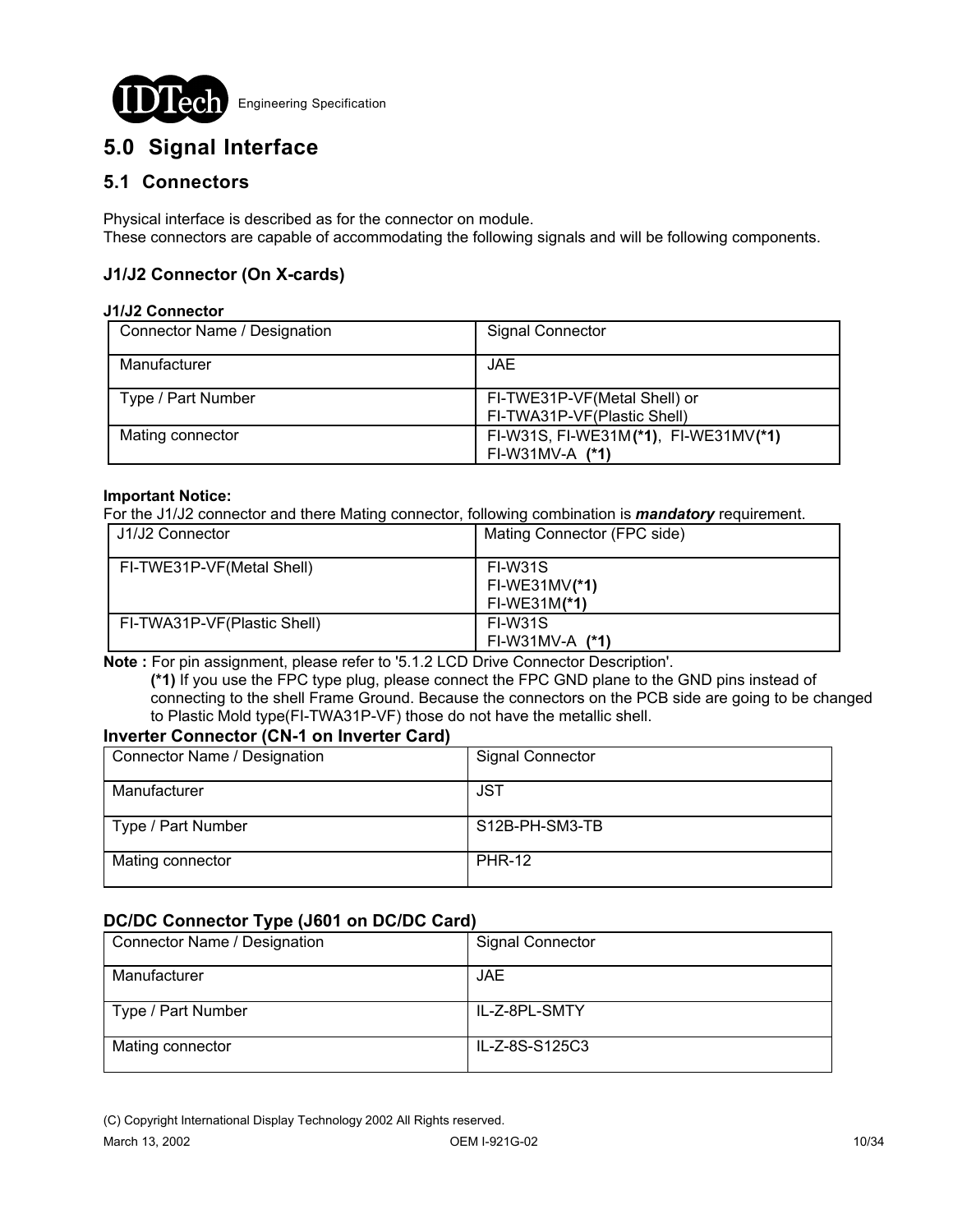

## **5.2 Interface Signal Description**

The module uses a pair of LVDS receiver macro which is equivalent to THC63LVDF84A/R84A(THine Electronics, Inc.). LVDS is a differential signal transfer technology for LCD interface and high speed data transfer device. Transmitter shall be THC63LVDF83A/M83A(THine Electronics, Inc.) or equivalent.

### **J1 (Master) : Left side (Front View)**

Signal Description (J1)

| PIN#                    | <b>SIGNAL NAME</b> | <b>Description</b>                                                        |
|-------------------------|--------------------|---------------------------------------------------------------------------|
| 1                       | (RESERVED)         | This pin must be kept 'OPEN'.                                             |
| $\overline{2}$          | (RESERVED)         |                                                                           |
| 3                       | (RESERVED)         |                                                                           |
| $\overline{\mathbf{4}}$ | (RESERVED)         |                                                                           |
| 5                       | (RESERVED)         |                                                                           |
| 6                       | <b>DGND</b>        | <b>Digital Ground</b>                                                     |
| $\overline{7}$          | <b>SDATA</b>       | I2C Data for Contrast/Brightness (3.3V typ)                               |
| 8                       | <b>SCLK</b>        | I2C Clock (3.3V typ)                                                      |
| 9                       | <b>DGND</b>        | <b>Digital Ground</b>                                                     |
| 10                      | <b>LGND</b>        | <b>LVDS GND</b>                                                           |
| 11                      | RxOIN3+            | Positive LVDS differential data input (Odd data)                          |
| 12                      | RxOIN3-            | Negative LVDS differential data input (Odd data)                          |
| 13                      | RxOCLKIN+          | Positive LVDS differential clock input (Odd Clock)                        |
| 14                      | RxOCLKIN-          | Negative LVDS differential clock input (Odd Clock)                        |
| 15                      | RxOIN2+            | Positive LVDS differential data input (Odd data)                          |
| 16                      | RxOIN2-            | Negative LVDS differential data input (Odd data)                          |
| 17                      | RxOIN1+            | Positive LVDS differential data input (Odd data)                          |
| 18                      | RxOIN1-            | Negative LVDS differential data input (Odd data)                          |
| 19                      | RxOIN0+            | Positive LVDS differential data input (Odd data)                          |
| 20                      | RxOIN0-            | Negative LVDS differential data input (Odd data)                          |
| 21                      | RxEIN3+            | Positive LVDS differential data input (Even data)                         |
| 22                      | RxEIN3-            | Negative LVDS differential data input (Even data)                         |
| 23                      | RxECLKIN+          | Positive LVDS differential clock input (Even Clock)                       |
| 24                      | RxECLKIN-          | Negative LVDS differential clock input (Even Clock)                       |
| 25                      | RxEIN2+            | Positive LVDS differential data input (Even data, H-Sync, V-Sync, DSPTMG) |
| 26                      | RxEIN2-            | Negative LVDS differential data input (Even data, H-Sync, V-Sync, DSPTMG) |
| 27                      | RxEIN1+            | Positive LVDS differential data input (Even data)                         |

(C) Copyright International Display Technology 2002 All Rights reserved.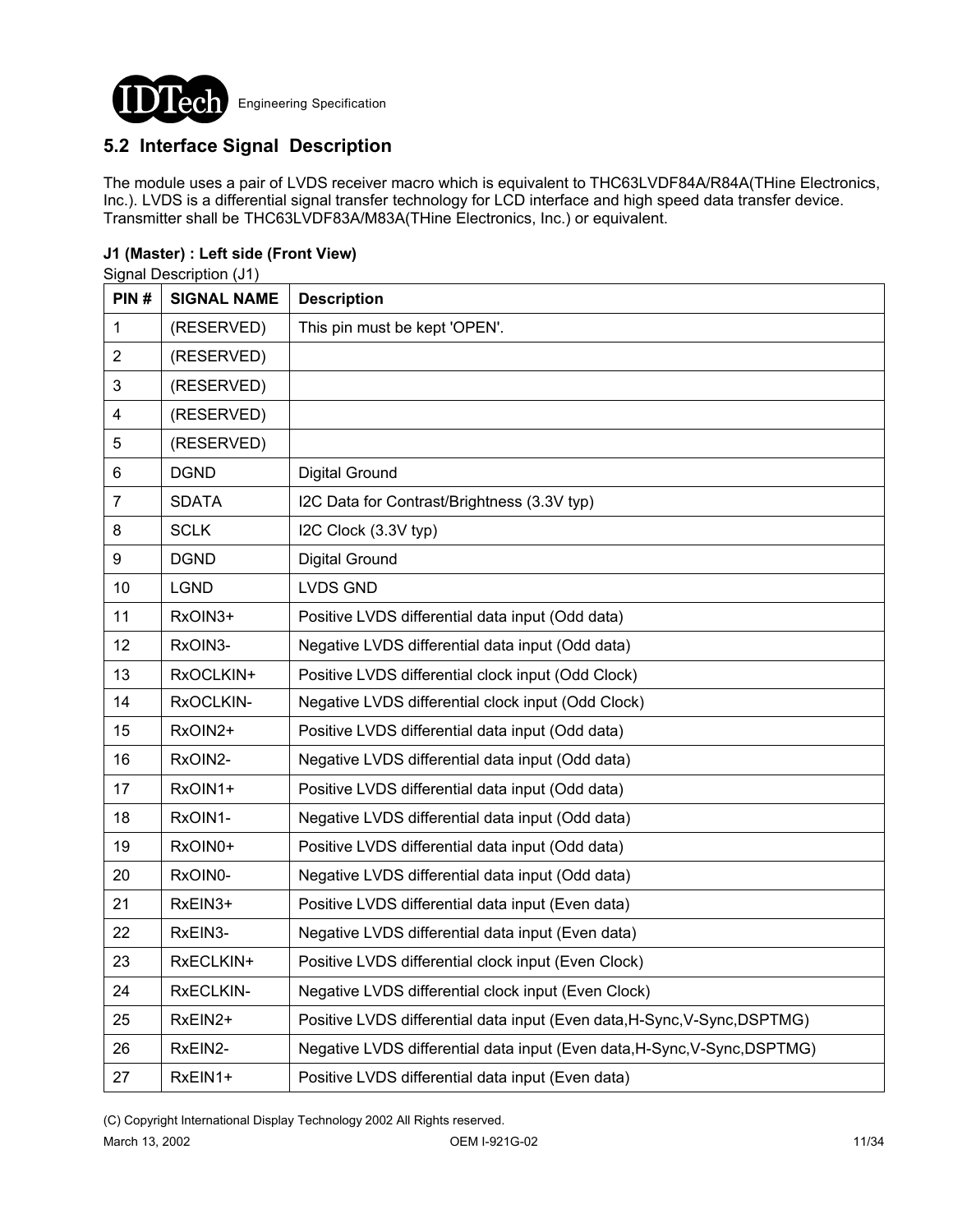

| 28  | RxEIN1-        | Negative LVDS differential data input (Even data) |
|-----|----------------|---------------------------------------------------|
| 29  | $RxEIN0+$      | Positive LVDS differential data input (Even data) |
| 30  | RxEIN0-        | Negative LVDS differential data input (Even data) |
| -31 | <b>LVDSGND</b> | Ground for LVDS clock/data signals                |

### **Note:**

I2C address for Brightness and Contrast is '0101101'b.

DAC for them is DALLAS DS1803 or equivalent.

Its port-0 is for Contrast and the Port-1 is for Brightness.

Reserved address of I2C is from '0010000'b to '0011111'b, and from '0110000'b to '0111111'b for another reserved function.

### **J2 (Slave) : Right side (Front View)**

Signal Description (J2)

| PIN#           | <b>SIGNAL NAME</b> | <b>Description</b>                                                        |
|----------------|--------------------|---------------------------------------------------------------------------|
| 1              | <b>BLON</b>        | Backlight on/off signal(Hi:backlight ON, Low:backlight OFF)               |
| $\overline{2}$ | <b>VDIM-IN</b>     | Brightness Dimming Control Voltage (0-3V, 0V:MaxBrightness)               |
| 3              | <b>VDIM-OUT</b>    | Brightness Dimming Control Voltage Output Generated by I2C command        |
| 4              | <b>VCONT-IN</b>    | Contrast Control Voltage (0-1.6V, 1.0Vtyp for Gamma2.2, 0V:Brighter side) |
| 5              | <b>VCONT-OUT</b>   | Contrast Control Voltage Output Generated by I2C command                  |
| $6\phantom{1}$ | <b>DGND</b>        | Digital Ground                                                            |
| $\overline{7}$ | (RESERVED)         |                                                                           |
| 8              | (RESERVED)         |                                                                           |
| 9              | <b>DGND</b>        | Digital Ground                                                            |
| 10             | <b>LGND</b>        | <b>LVDS GND</b>                                                           |
| 11             | RxOIN3+            | Positive LVDS differential data input (Odd data)                          |
| 12             | RxOIN3-            | Negative LVDS differential data input (Odd data)                          |
| 13             | RxOCLKIN+          | Positive LVDS differential clock input (Odd Clock)                        |
| 14             | RxOCLKIN-          | Negative LVDS differential clock input (Odd Clock)                        |
| 15             | RxOIN2+            | Positive LVDS differential data input (Odd data)                          |
| 16             | RxOIN2-            | Negative LVDS differential data input (Odd data)                          |
| 17             | RxOIN1+            | Positive LVDS differential data input (Odd data)                          |
| 18             | RxOIN1-            | Negative LVDS differential data input (Odd data)                          |
| 19             | RxOIN0+            | Positive LVDS differential data input (Odd data)                          |
| 20             | RxOIN0-            | Negative LVDS differential data input (Odd data)                          |
| 21             | RxEIN3+            | Positive LVDS differential data input (Even data)                         |

(C) Copyright International Display Technology 2002 All Rights reserved.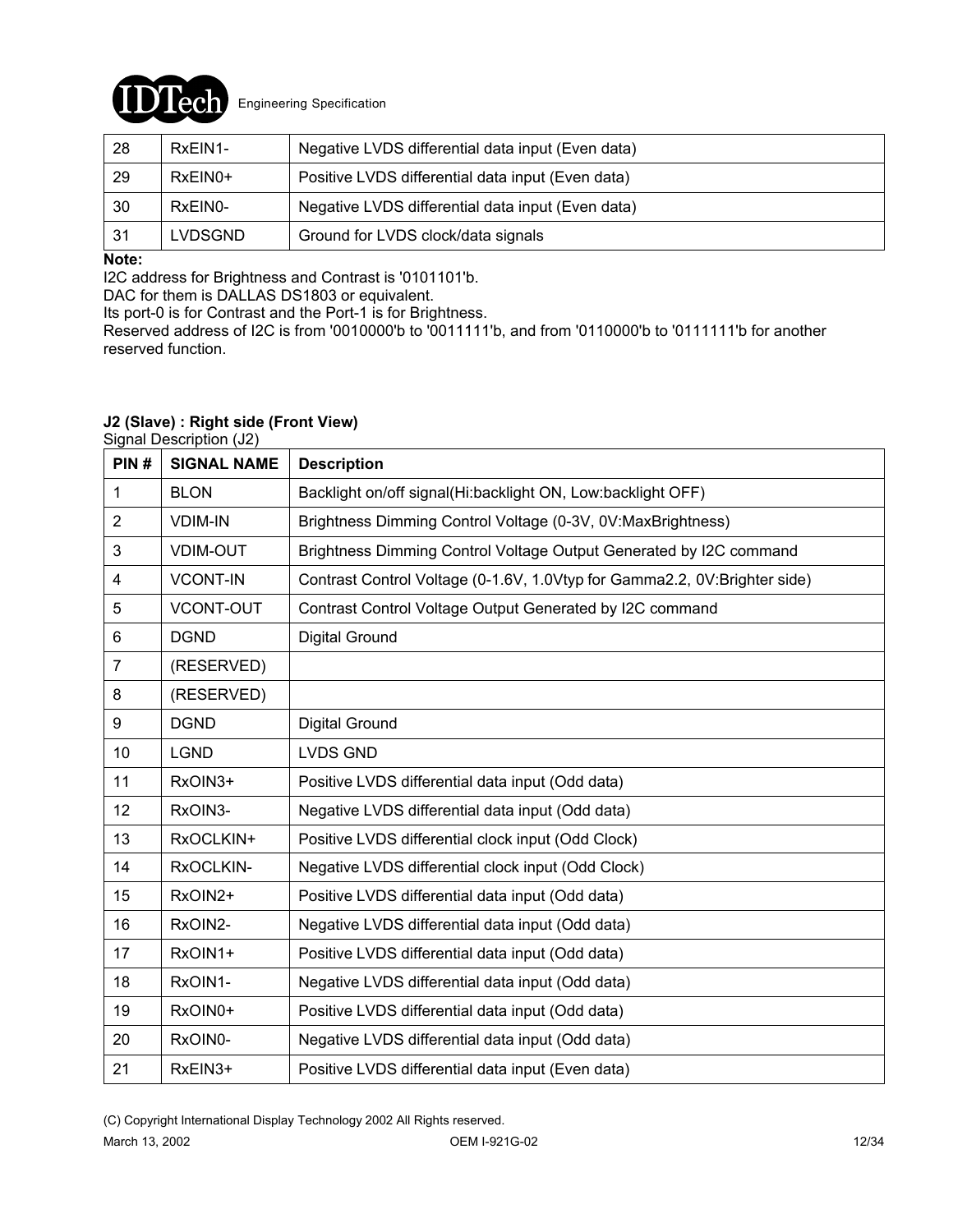

| 22 | RxEIN3-              | Negative LVDS differential data input (Even data)                         |
|----|----------------------|---------------------------------------------------------------------------|
| 23 | RxECLKIN+            | Positive LVDS differential clock input (Even Clock)                       |
| 24 | RxECLKIN-            | Negative LVDS differential clock input (Even Clock)                       |
| 25 | $RxEIN2+$            | Positive LVDS differential data input (Even data, H-Sync, V-Sync, DSPTMG) |
| 26 | RxEIN2-              | Negative LVDS differential data input (Even data, H-Sync, V-Sync, DSPTMG) |
| 27 | RxEIN1+              | Positive LVDS differential data input (Even data)                         |
| 28 | RxEIN1-              | Negative LVDS differential data input (Even data)                         |
| 29 | $RxEIN0+$            | Positive LVDS differential data input (Even data)                         |
| 30 | RxEIN <sub>0</sub> - | Negative LVDS differential data input (Even data)                         |
| 31 | LVDSGND              | Ground for LVDS clock/data signals                                        |

#### **Note:**

To use I2C digital control for Contrast/Brightness, connect VCONT-OUT to VCONT-IN, VDIM-OUT to VDIM-IN. To use analogue voltage control, set VCONT-OUT and VDIM-OUT open, then supply appropriate analogue voltage to VCONT-IN and VDIM-IN.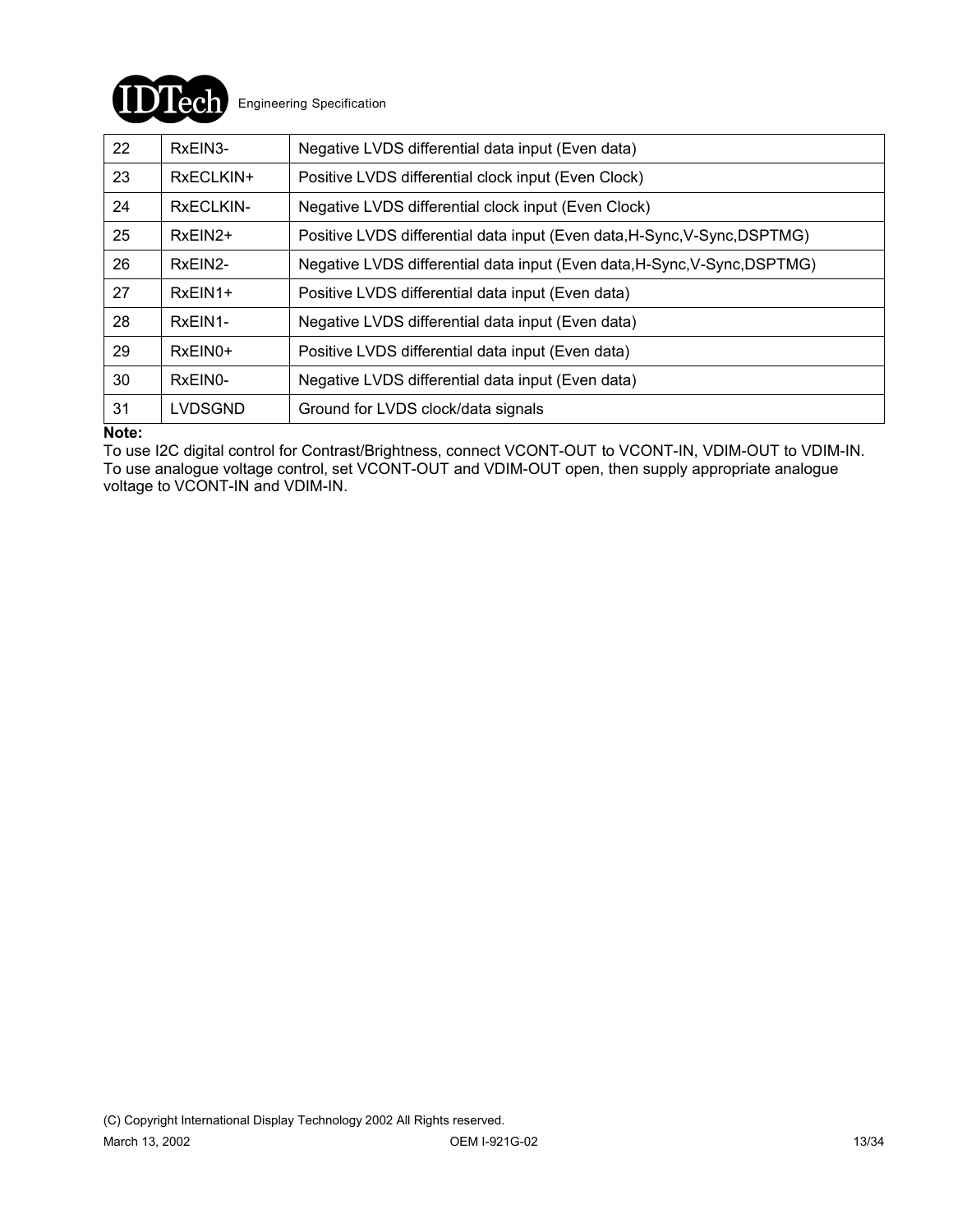

### The following is LVDS Signal description;

| <b>SIGNAL NAME</b> | <b>Description</b>     |                                                                                                                                                                                          |
|--------------------|------------------------|------------------------------------------------------------------------------------------------------------------------------------------------------------------------------------------|
| <b>DTCLK</b>       | Data Clock             | The typical frequency is 65 MHz. The signal is used to strobe the<br>pixel data and DSPTMG signals. All pixel data shall be valid at<br>the falling edge when the DSPTMG signal is high. |
| <b>DSPTMG</b>      | <b>Display Timing</b>  | When the signal is high, the pixel data shall be valid to be<br>displayed.<br>The signal is synchronized to DTCLK.                                                                       |
| V-Sync             | <b>Vertical Sync</b>   | The signal is synchronized to DTCLK.                                                                                                                                                     |
| H-Sync             | <b>Horizontal Sync</b> | The signal is synchronized to DTCLK.                                                                                                                                                     |

**Note:** Output signals from any system shall be low or Hi-Z state when VDD is off.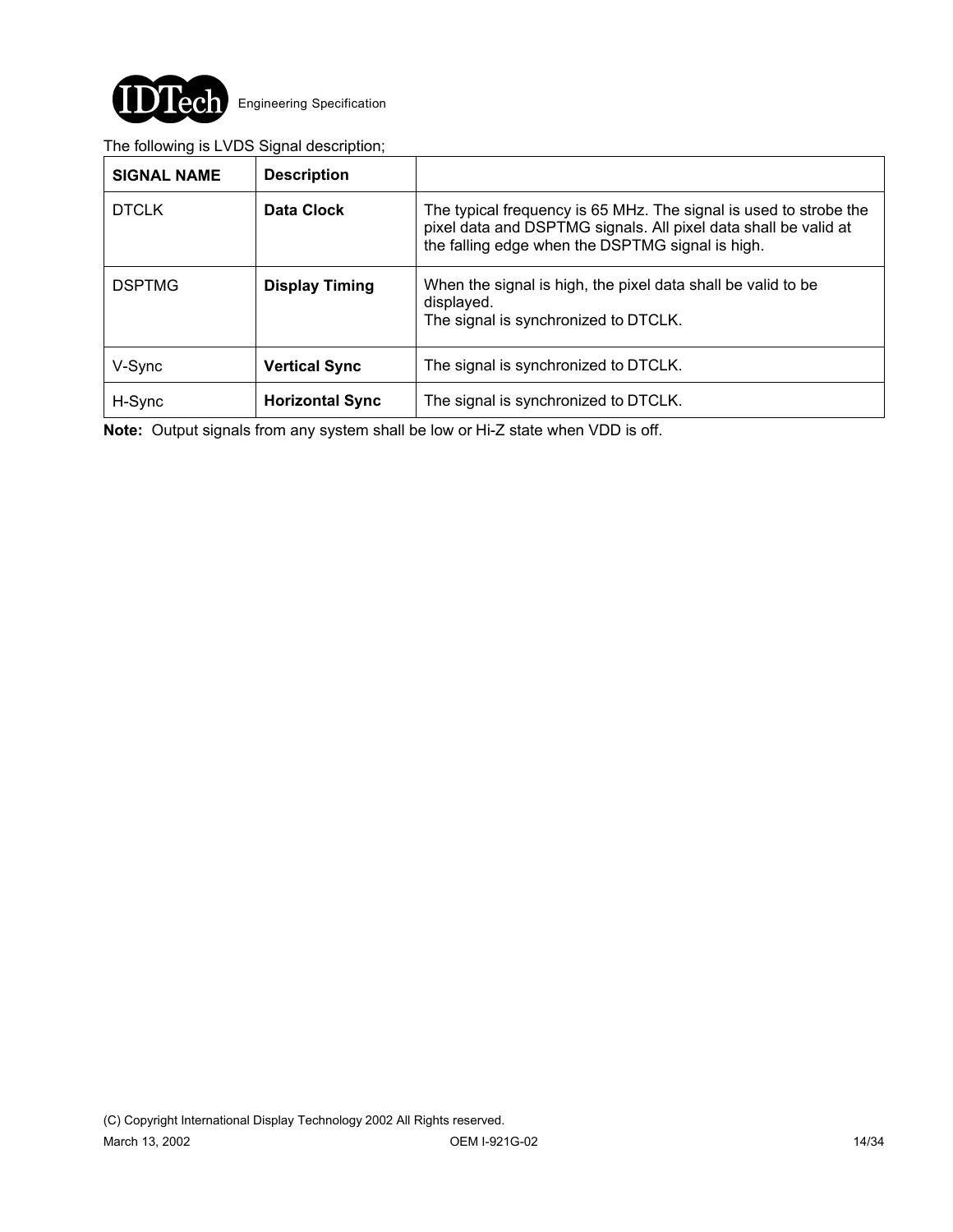

The following is LVDS Data Order;



**Note:** A/B/C 7: MSB , A/B/C 0: LSB, DSP = DSPTMG, V-S = V-Sync, H-S = H-Sync 'NA' : Both high and low data are ignored.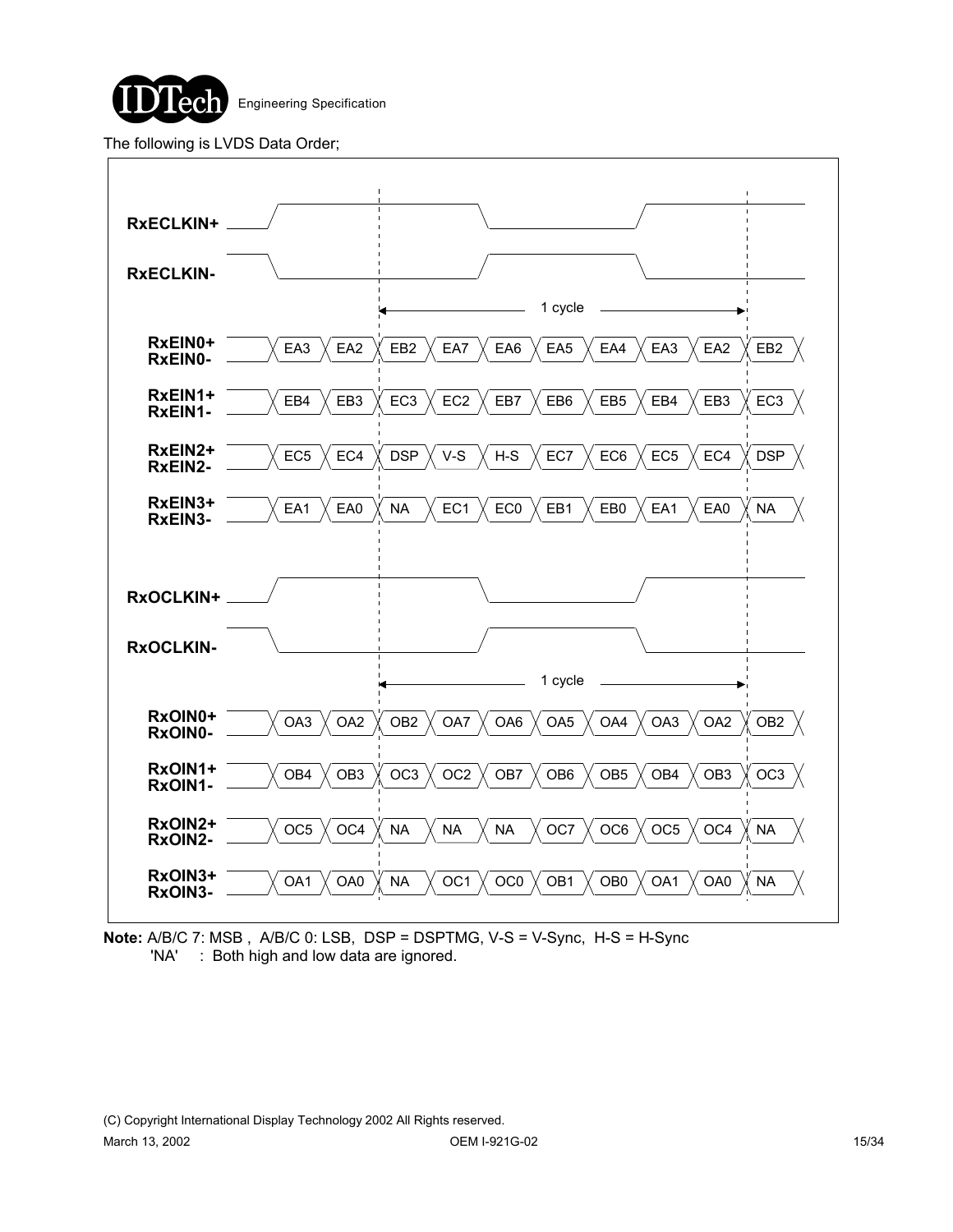

# **5.3 Interface Signal Electrical Characteristics**

Each signal characteristics are as follows;

Electrical Characteristics

| <b>Parameter</b> | <b>Condition</b>                                    | Min    | <b>Max</b> | unit |
|------------------|-----------------------------------------------------|--------|------------|------|
| Vth              | Differential Input<br>High Voltage<br>$(Vcm=+1.2V)$ |        | 100        | mV   |
| Vtl              | Differential Input<br>High Voltage<br>$(Vcm=+1.2V)$ | $-100$ |            | mV   |

**Note :** It is recommended to refer to the specifications of THC63LVDF84A/R84A(THine Electronics, Inc.) for the detail.

LVDS Timing

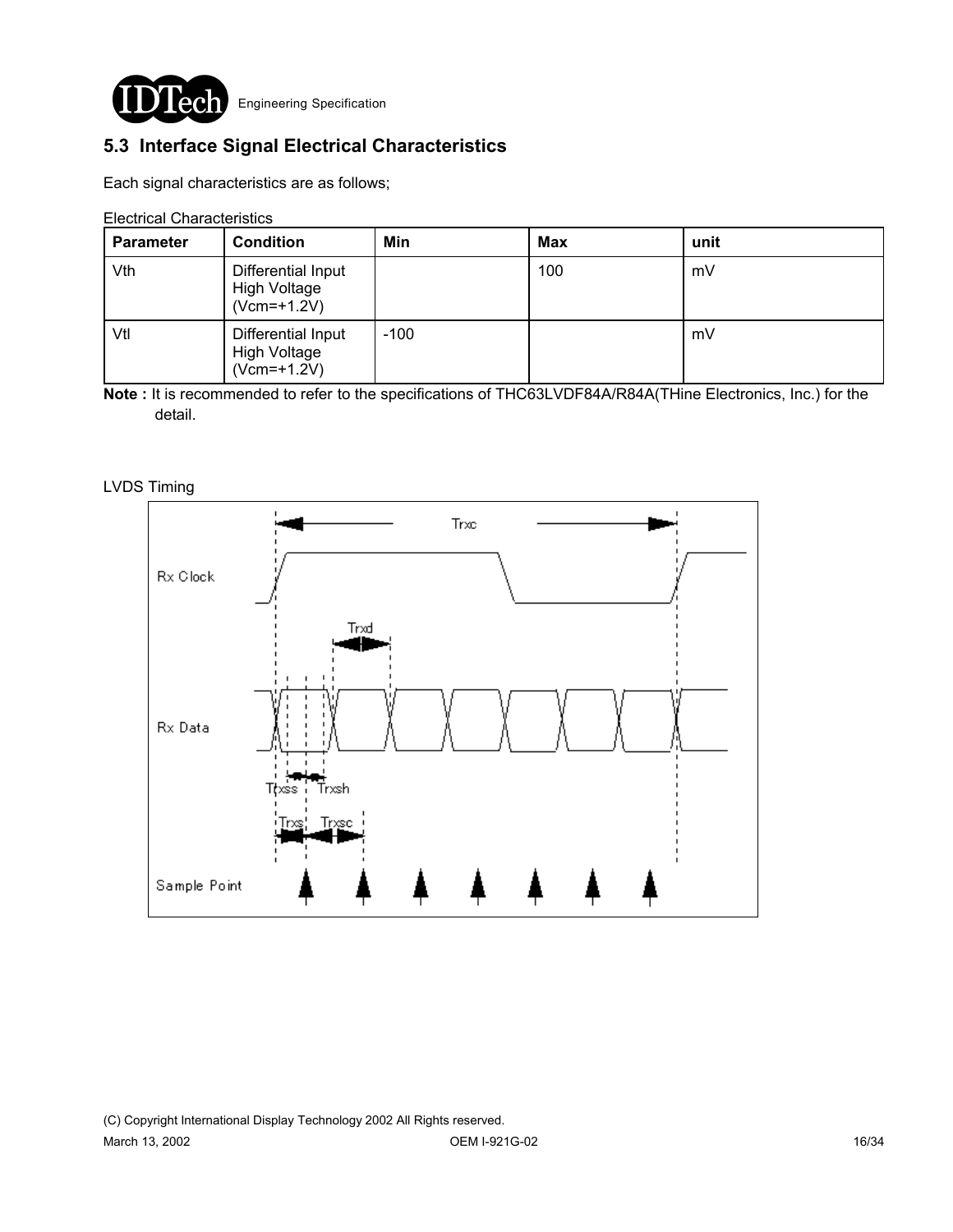

#### LVDS Macro AC characteristics

| Parameter                                | Symbol | Min   | Typ     | Max   | Unit |
|------------------------------------------|--------|-------|---------|-------|------|
| <b>LVDS Clock Cycle</b>                  | Trxc   | 15.15 | 15.38   | 16.66 | [ns] |
| LVDS Data Cycle                          | Trxd   |       | Trxc/7  |       | [ns] |
| Sample Data Setup Time<br>(Trxc=Typ.)    | Trxss  | 600   |         |       | [ps] |
| Sample Data Hold Time<br>$(Trxc = Typ.)$ | Trxsh  | 600   |         |       | [ps] |
| Data Sample Time                         | Trxs   |       | Trxc/14 |       | [ns] |
| Data Sample Cycle                        | Trxsc  |       | Trxc/7  |       | [ns] |

#### Inverter Input Signal Electrical Characteristics

| <b>NAME</b>    | <b>Description</b>     | Min    | <b>Typ</b>               | <b>Max</b> | <b>Unit</b> | <b>Note</b>                            |
|----------------|------------------------|--------|--------------------------|------------|-------------|----------------------------------------|
| <b>BLON</b>    | High voltage           | 2.0    | 3.3                      | 5.25       | V           |                                        |
|                | Low voltage            | $-0.1$ | 0.0                      | 0.8        | V           |                                        |
|                | Current                | $-1.0$ | $\overline{\phantom{a}}$ | 1.0        | mA          |                                        |
| Vcont-IN       | Input Voltage<br>range | 0.2    | 1.0                      | 1.6        | $\vee$      | $*_{1}$                                |
|                | Current                | $-1.0$ | $\overline{\phantom{0}}$ | 1.0        | mA          |                                        |
| <b>VDIM-IN</b> | Input Voltage<br>range | 0.0    |                          | 3.0        | $\vee$      | 0V:Brightness Max<br>3V:Brightness Min |
|                | Current                | $-1.0$ |                          | 1.0        | mA          |                                        |

## **Note:**

\*1)

0.2V : To pull the GAMMA curve toward darker side (ex. GAMMA 3.0)

- When x'00' is written by I2C, Vcont-OUT voltage is about 0.2V 1.0V : GAMMA 2.2
- When x'50' is written by I2C, Vcont-OUT voltage is about 1.0V

1.6V : To pull the GAMMA curve toward brighter side (ex. GAMMA 1.5) When x'D0' is written by I2C, Vcont-OUT voltage is about 1.6V

Those numbers are approximate values.

## \*2)

I2C address for Brightness and Contrast is '0101101'b and the port-0 is for Contrast and port-1 is for Brightness.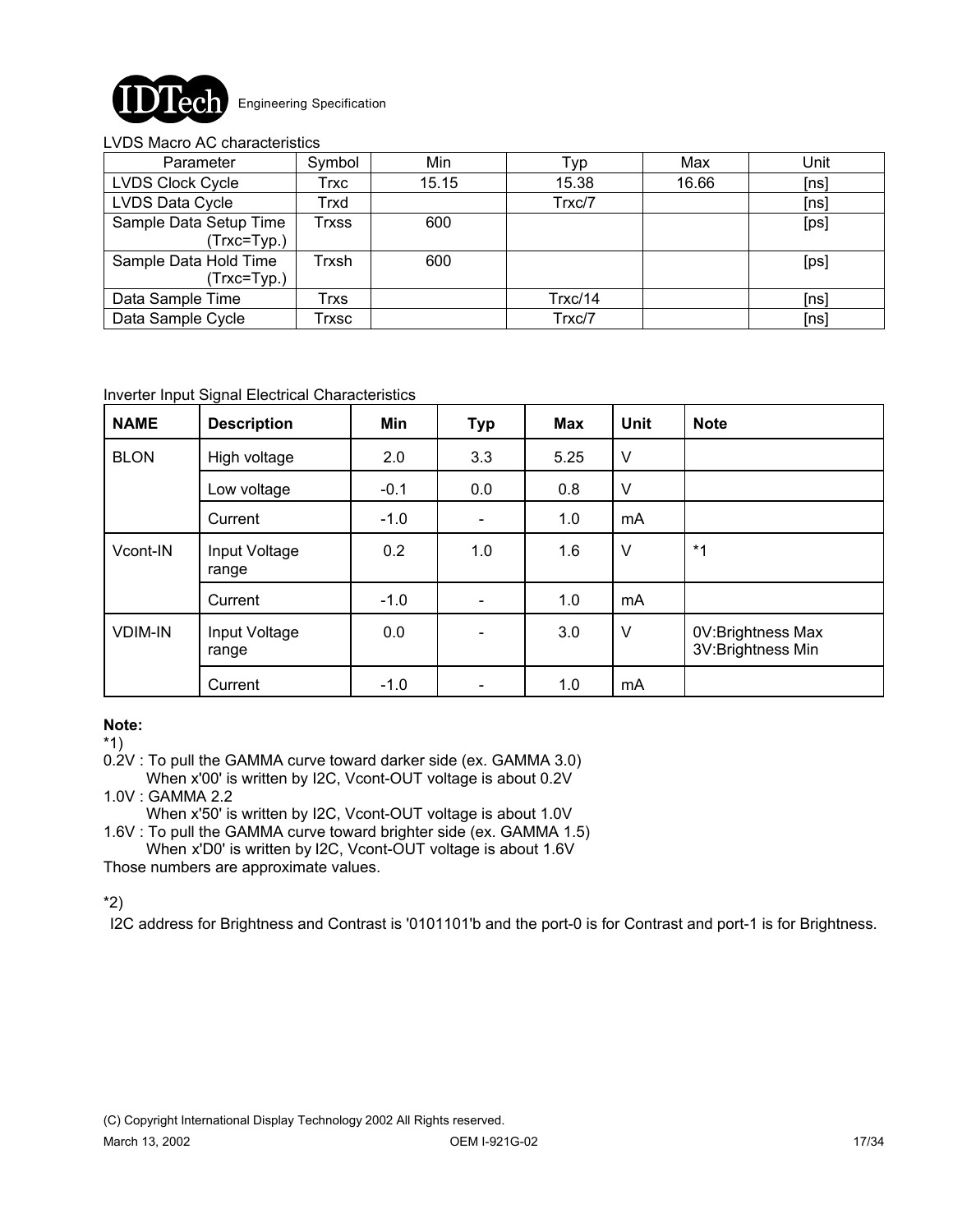

# **5.4 Inverter Connector Signal Description**

| PIN#     | <b>SIGNAL NAME</b> | <b>Description</b>                |
|----------|--------------------|-----------------------------------|
| $1 - 5$  | VBL                | +12.0V Power Source for backlight |
| $6 - 10$ | RTN.               | Ground for VBL line               |
| 11       | (RESERVED)         |                                   |
| 12       | (RESERVED)         |                                   |

### Inverter Connector Signal Description

### Inverter Input Signal Electrical Characteristics

| <b>NAME</b> | <b>Description</b>               | <b>Min</b> | Typ | <b>Max</b> | Unit | <b>Note</b> |
|-------------|----------------------------------|------------|-----|------------|------|-------------|
| <b>VBL</b>  | <b>B/L Unit Drive</b><br>Voltage | 11.4       | 12  | 12.6       |      |             |

## **5.5 DC/DC Connector Singal Description**

DC/DC Connector Signal Description

|         | $\mid$ PIN # $\mid$ SIGNAL NAME | <b>Description</b>                                                       |
|---------|---------------------------------|--------------------------------------------------------------------------|
| $1 - 4$ | <b>RTN</b>                      | Ground for Vin line                                                      |
| $5 - 8$ | Vin                             | +12.0V Power Supply for LCD Driver Cards (Except Inverter and Backlight) |

### DC/DC Input Signal Electrical Characteristics

| <b>NAME</b> | <b>Description</b>         | Min  | Тур        | <b>Max</b> | Unit | <b>Note</b> |
|-------------|----------------------------|------|------------|------------|------|-------------|
| Vin         | Logic/LCD Drive<br>Voltage | 11.4 | $-12$<br>ᅝ | 12.6       |      |             |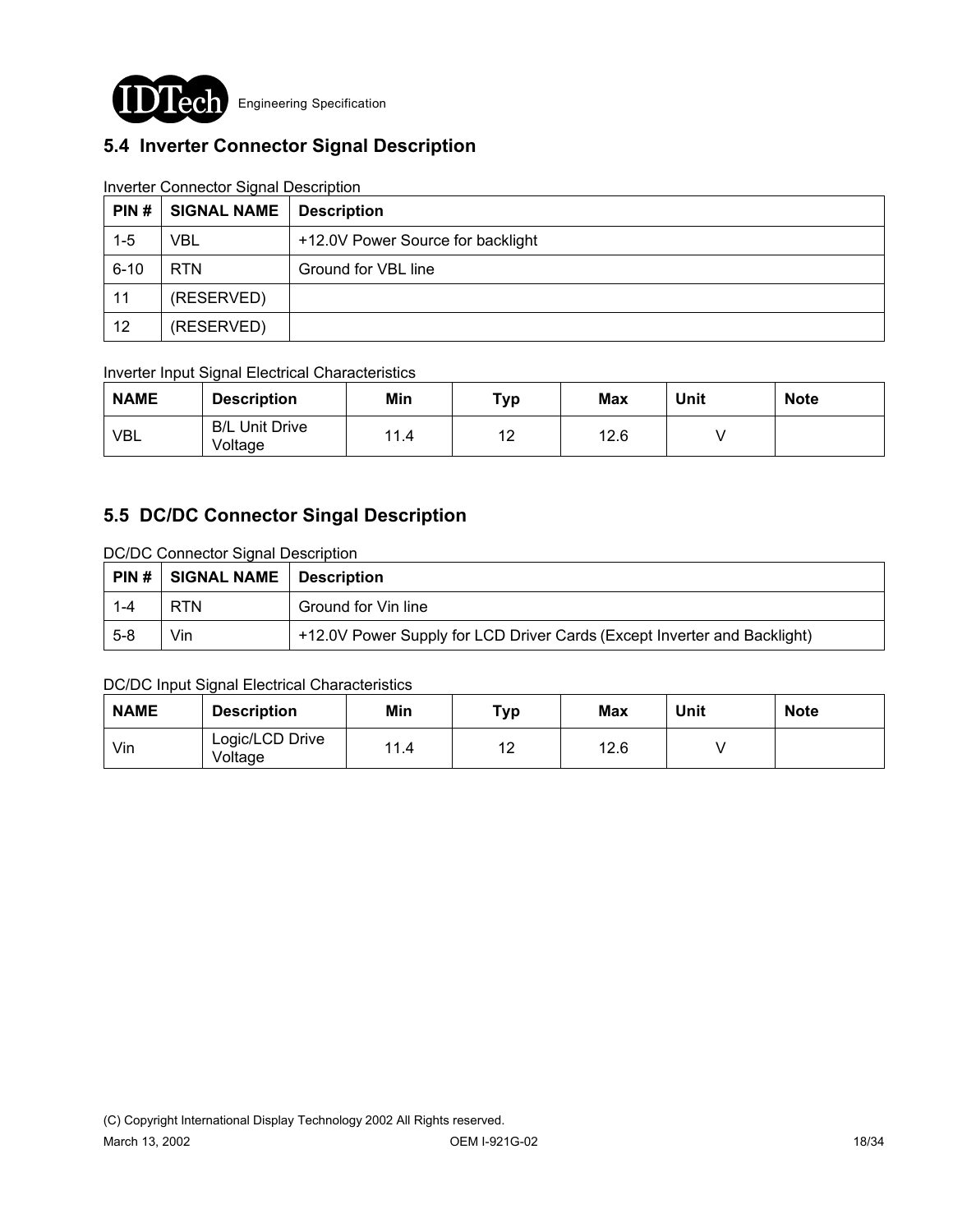

The following chart is the VDIM vs Dimming Range for your reference.

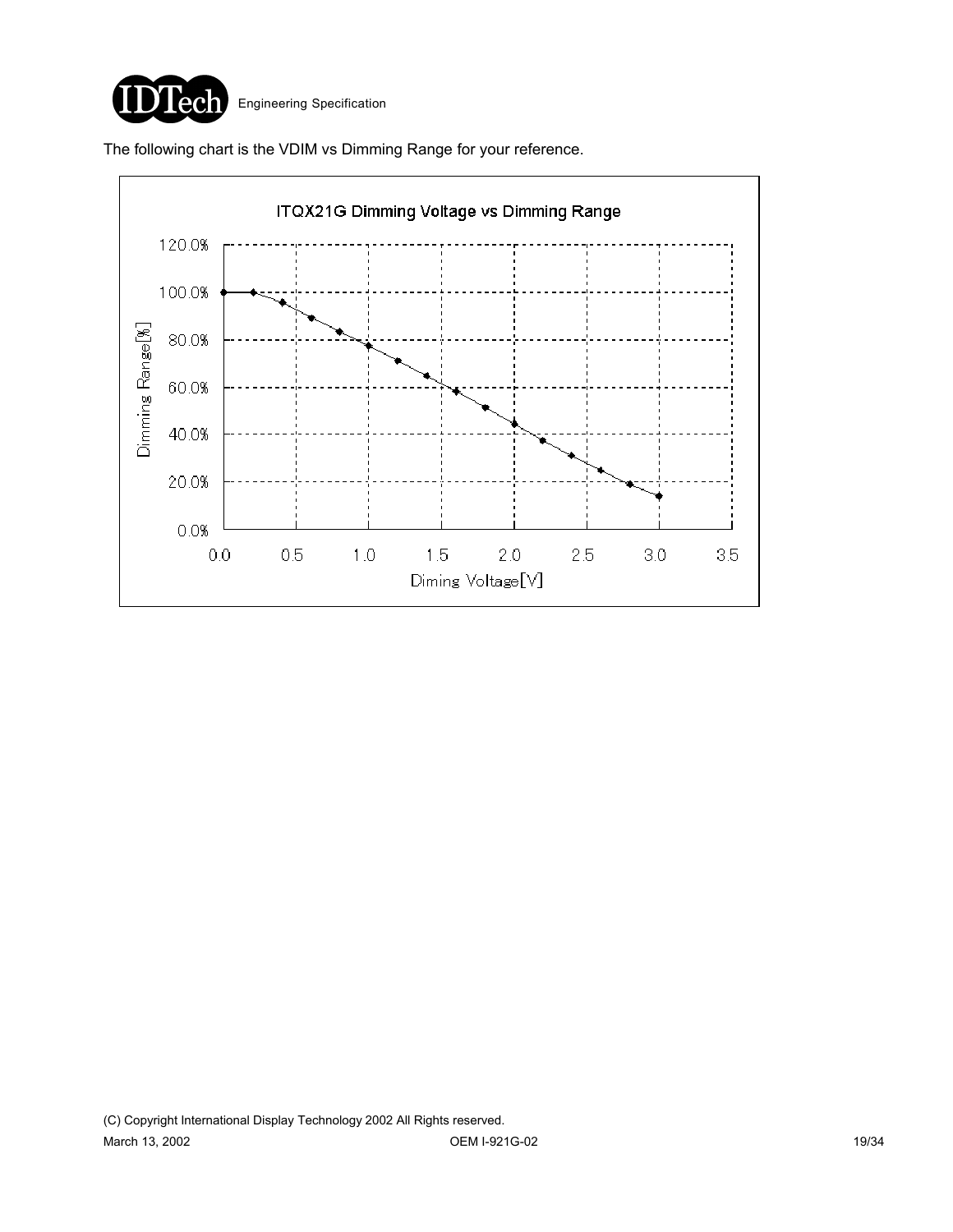

# **6.0 Pixel format image**

### Screen Format

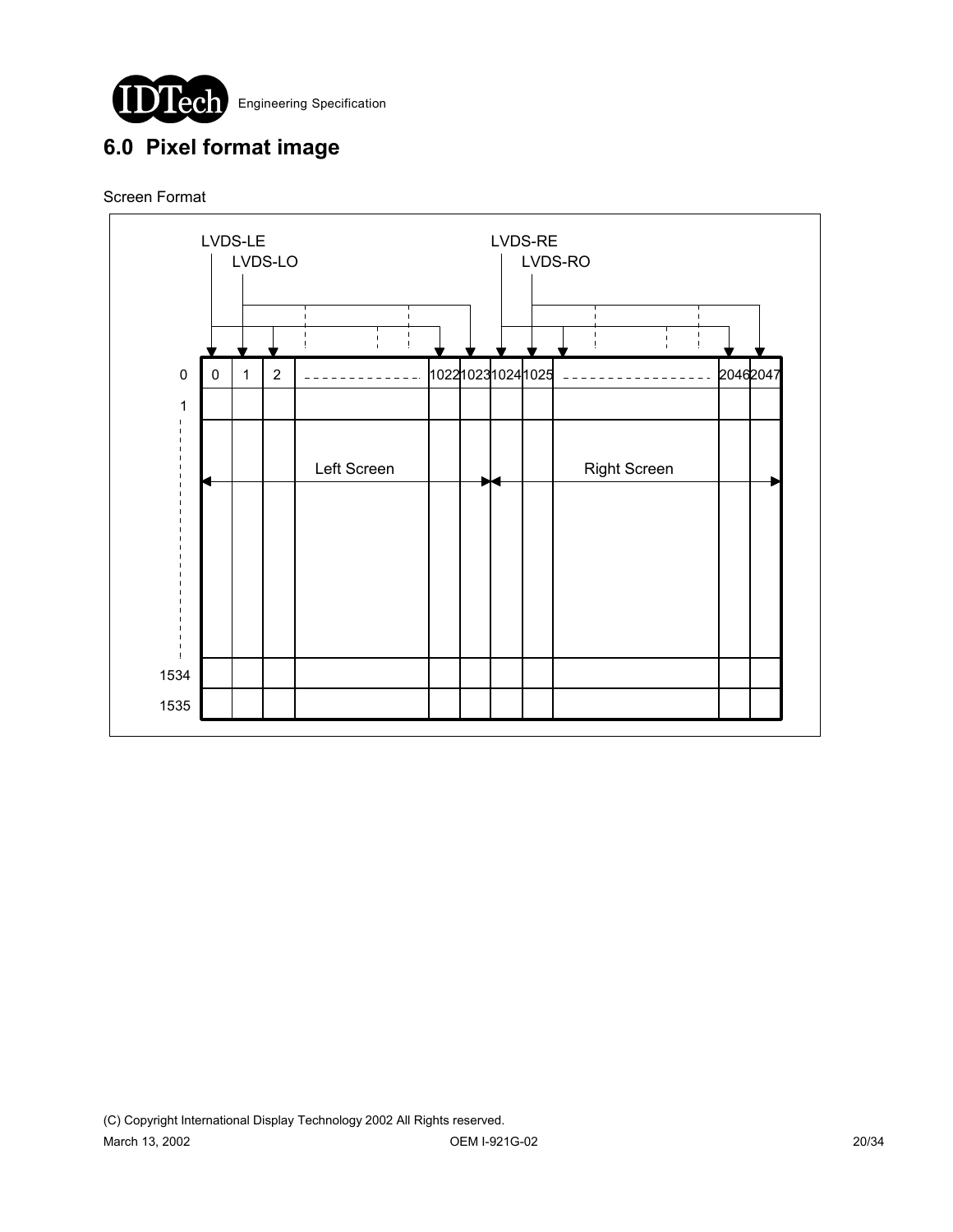

Following figure shows the relationship between the input signals and the LCD pixel format image. Each sub-pixel data(A,B,C) of an Even and the right adjacent Odd pixel unit are sampled at the same time.

### Pixel Arrangement

|             | Even<br>0                                                | Odd<br>1                         |  | Even<br>2046           | Odd<br>2047                      |
|-------------|----------------------------------------------------------|----------------------------------|--|------------------------|----------------------------------|
| 0th Line    | $\mathbf C$<br>B<br>$\mathsf{A}$                         | $\, {\bf B}$<br>$\mathsf C$<br>Α |  | B<br>C<br>A            | $\, {\bf B}$<br>$\mathbf C$<br>A |
|             |                                                          |                                  |  |                        |                                  |
|             |                                                          |                                  |  |                        |                                  |
|             |                                                          |                                  |  |                        |                                  |
|             |                                                          |                                  |  |                        |                                  |
| 1535th Line | $\mathsf C$<br>$\boldsymbol{\mathsf{A}}$<br>$\, {\sf B}$ | B<br>$\mathbf C$<br>Α            |  | $\, {\sf B}$<br>C<br>A | $\mathsf C$<br>$\, {\sf B}$<br>A |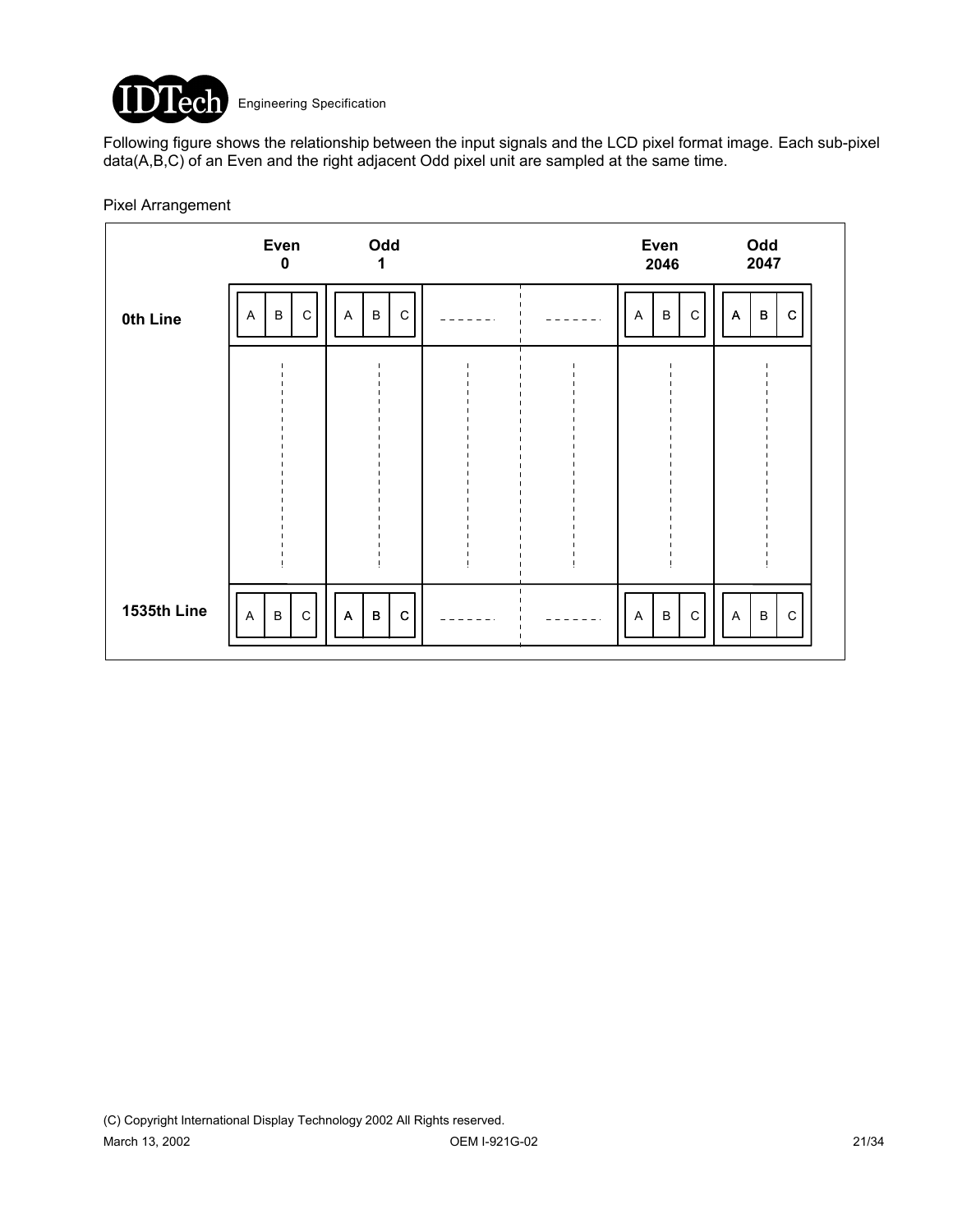

# **7.0 Interface Timings**

Following is the Video timing diagrams per channel ( a half screen refresh ) to be converted to/from the LVDS interface signals.

## **7.1 Timing Characteristics**

EVEN for LVDS-LE or LVDS-RE ODD for LVDS-LO or LVDS-RO.

Interface Timing Definition

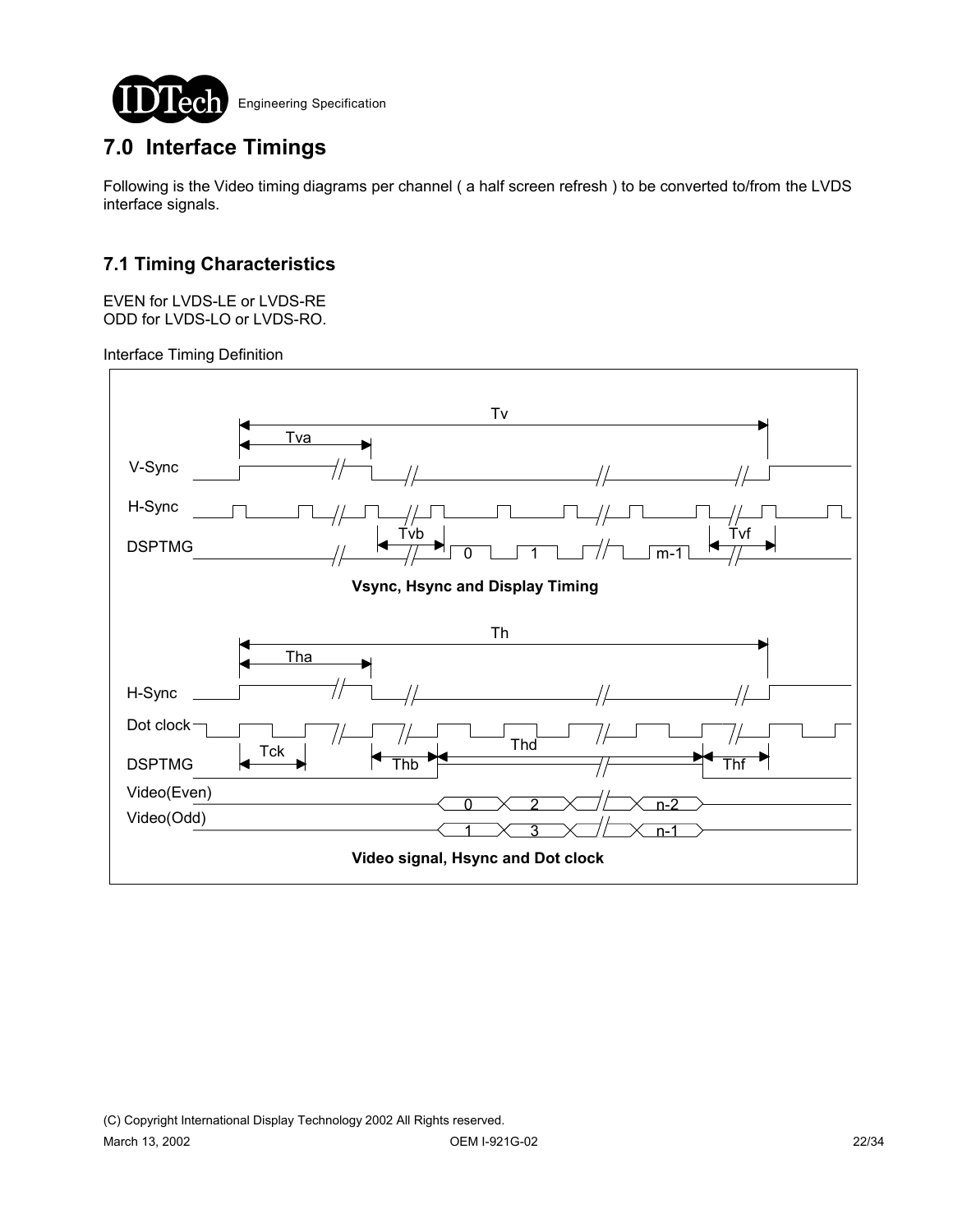

#### Timing Characteristics

| <b>Signal</b> | Item                  | <b>Symbol</b> | MIN.           | TYP.  | MAX.                     | <b>Unit</b> |
|---------------|-----------------------|---------------|----------------|-------|--------------------------|-------------|
| <b>DTCLK</b>  | Dot Clock Freq.       | Fdck          | 60             | 65    | 66                       | <b>MHz</b>  |
| <b>DTCLK</b>  | Dot Clock period      | <b>Tck</b>    | 15.15          | 15.38 | 16.66                    | ns          |
| V-Sync        | <b>Refresh Rate</b>   | 1/Tv          |                | 60    |                          | Hz          |
| V-Sync        | Frame period          | Tv            |                | 16.67 |                          | ms          |
| V-Sync        | <b>Total line</b>     | Tv            | 1547           | 1612  | 1628                     | lines       |
| V-Sync        | V-front porch         | Tvf           | 2              | 6     | 14                       | lines       |
| V-Sync        | V-active level        | Tva           | $\overline{2}$ | 12    | 14                       | lines       |
| V-Sync        | V-back porch          | Tvb           | $\overline{7}$ | 58    | 64                       | lines       |
| V-Sync        | V-Blank               | Tvf+Tva+Tvb   | 11             | 76    | 92                       | lines       |
| <b>DSPTMG</b> | <b>Display Lines</b>  | m             | -              | 1536  | $\blacksquare$           | lines       |
| H-Sync        | H-Scan Rate           | 1/Th          | 92.86          | 96.72 | 96.72                    | <b>KHz</b>  |
| H-Sync        | H-Scan Rate           | <b>Th</b>     | 10.34          | $*1$  | 10.77                    | <b>us</b>   |
| H-Sync        | Cycle                 | <b>Th</b>     | 640            | 672   | 700                      | <b>Tck</b>  |
| H-Sync        | H-front porch         | Thf           | 8              | 12    | 172                      | <b>Tck</b>  |
| H-Sync        | H-active level        | Tha           | 8              | 68    | 172                      | <b>Tck</b>  |
| H-Sync        | H-back porch          | Thb           | 8              | 80    | 172                      | Tck         |
| H-Sync        | H-Blank               | Thf+Tha+Thb   | 128            | 160   | 188                      | <b>Tck</b>  |
| <b>DSPTMG</b> | Display clocks        | Thd           |                | 512   |                          | <b>Tck</b>  |
| <b>DSPTMG</b> | <b>Display Pixels</b> | n             | ÷,             | 1024  | $\overline{\phantom{a}}$ | pixels      |

**Note:** Typical value is based on VESA STANDARD ( XGA 60Hz ). H/V-Sync Polarity can be both Positive and Negative. DSPTMG should be Active High.

V-Sync should not be changed at H-Sync leading edge ( +/- 6 Tck ).

Even Dot clock and Odd Dot clock in each channel should have completely the same clock source. The skew should be within +/- 2ns.

Dot Clocks of the Left and Right channels should have completely the same clock source. But the skew between those clocks does not need to be cared.

The skews of all the other signals ( H-Sync, V-Sync, DSPTMG and Video data ) should be synchronized between Left and Right channels and should be within  $+/-$  4 dot clocks, respectively.

**\*1** For this value, the smaller, the better.

(C) Copyright International Display Technology 2002 All Rights reserved.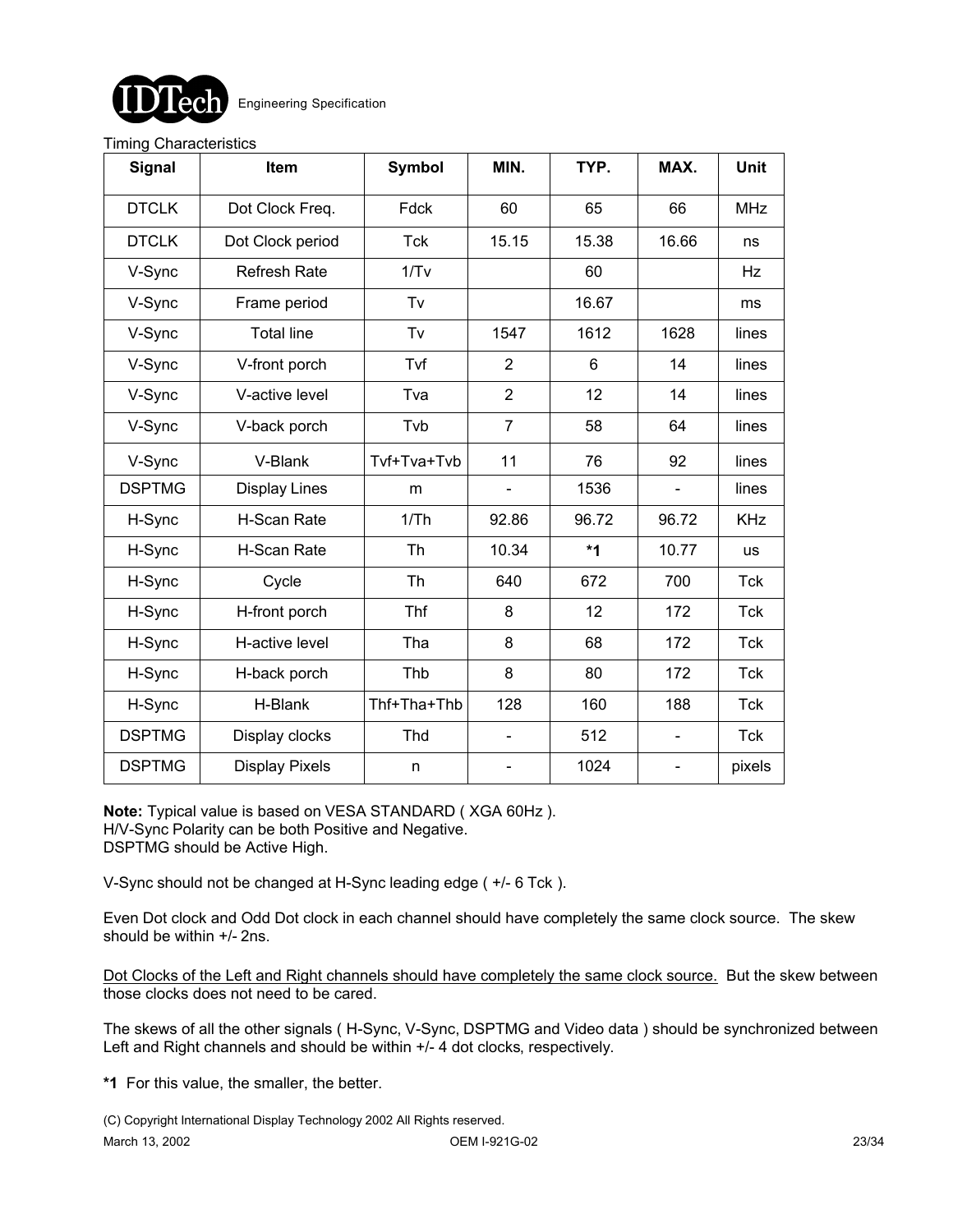

# **8.0 Power Consumption**

Input power specifications are as follows;

| <b>SYMBOL</b> | <b>PARAMETER</b>                            | Min  | <b>Typ</b> | <b>Max</b> | <b>UNITS</b> | <b>CONDITION</b>                   |
|---------------|---------------------------------------------|------|------------|------------|--------------|------------------------------------|
| Vin           | Logic/LCD Drive<br>Voltage                  | 11.4 | 12         | 12.6       | $\vee$       |                                    |
| lin           | Vin Current                                 |      | 1.2        | 1.4        | A            | $V$ in=12 $V$                      |
| Pin           | Vin Power                                   |      | 14.4       | 16         | W            | $V$ in=12 $V$<br>All White Pattern |
| Vin rp        | Allowable Logic/LCD<br>Drive Ripple Voltage |      |            | 100        | mVp-p        |                                    |
| Vin ns        | Allowable Logic/LCD<br>Drive Ripple Noise   |      |            | 100        | mVp-p        |                                    |
| <b>VBL</b>    | <b>Backlight power</b><br>Voltage           | 11.4 | 12         | 12.6       | $\vee$       |                                    |
| PBL           | <b>Backlight Power</b><br>consumption       |      | 44         | 48         | W            | Brightness=max                     |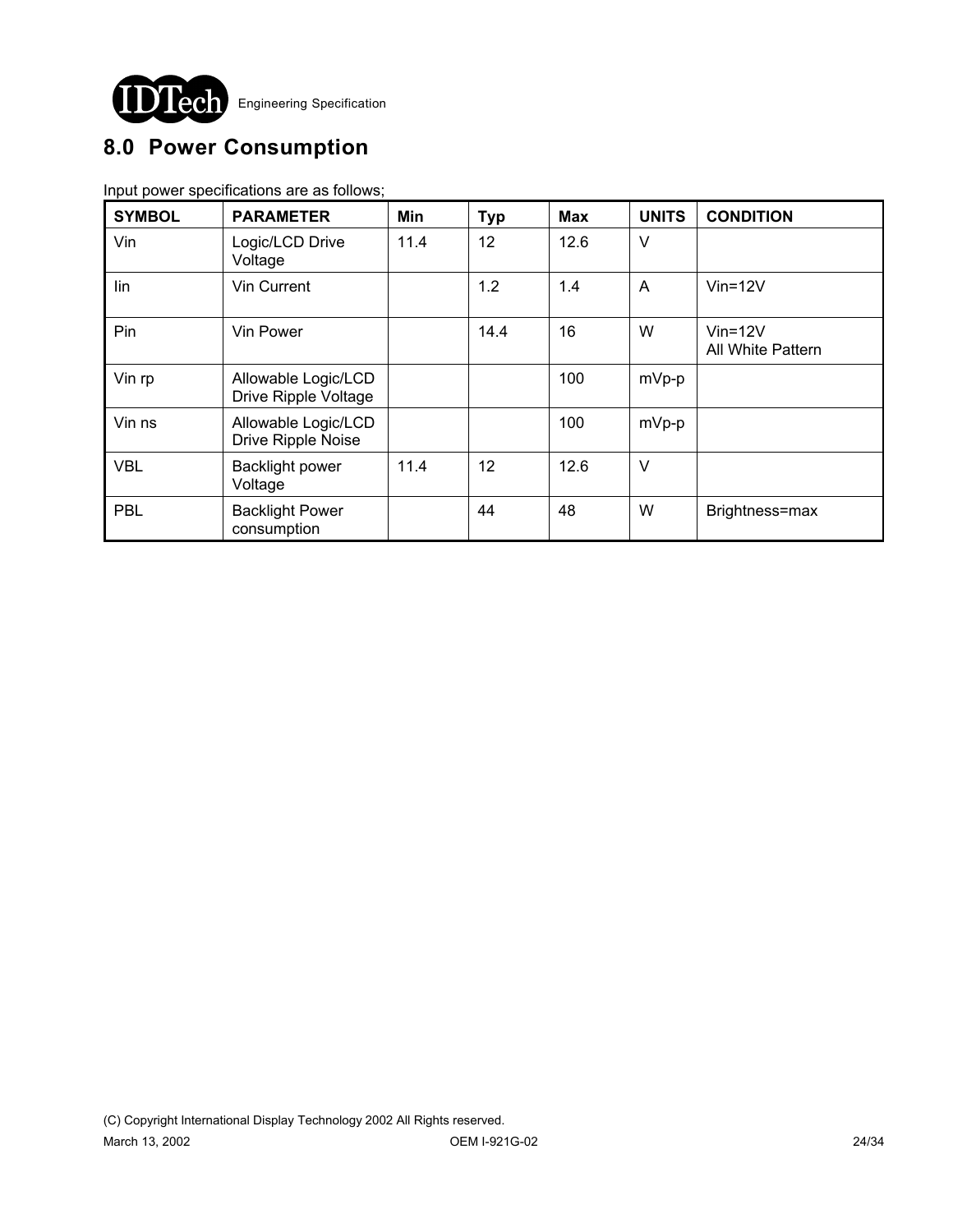

# **9.0 Power ON/OFF Sequence**

Vin power and lamp on/off sequence is as follows. Interface signals are also shown in the chart. Signals from any system shall be Hi-Z state or low level when Vin is off.

Vin/VBL/Signals Power On/Off Sequence Requirements

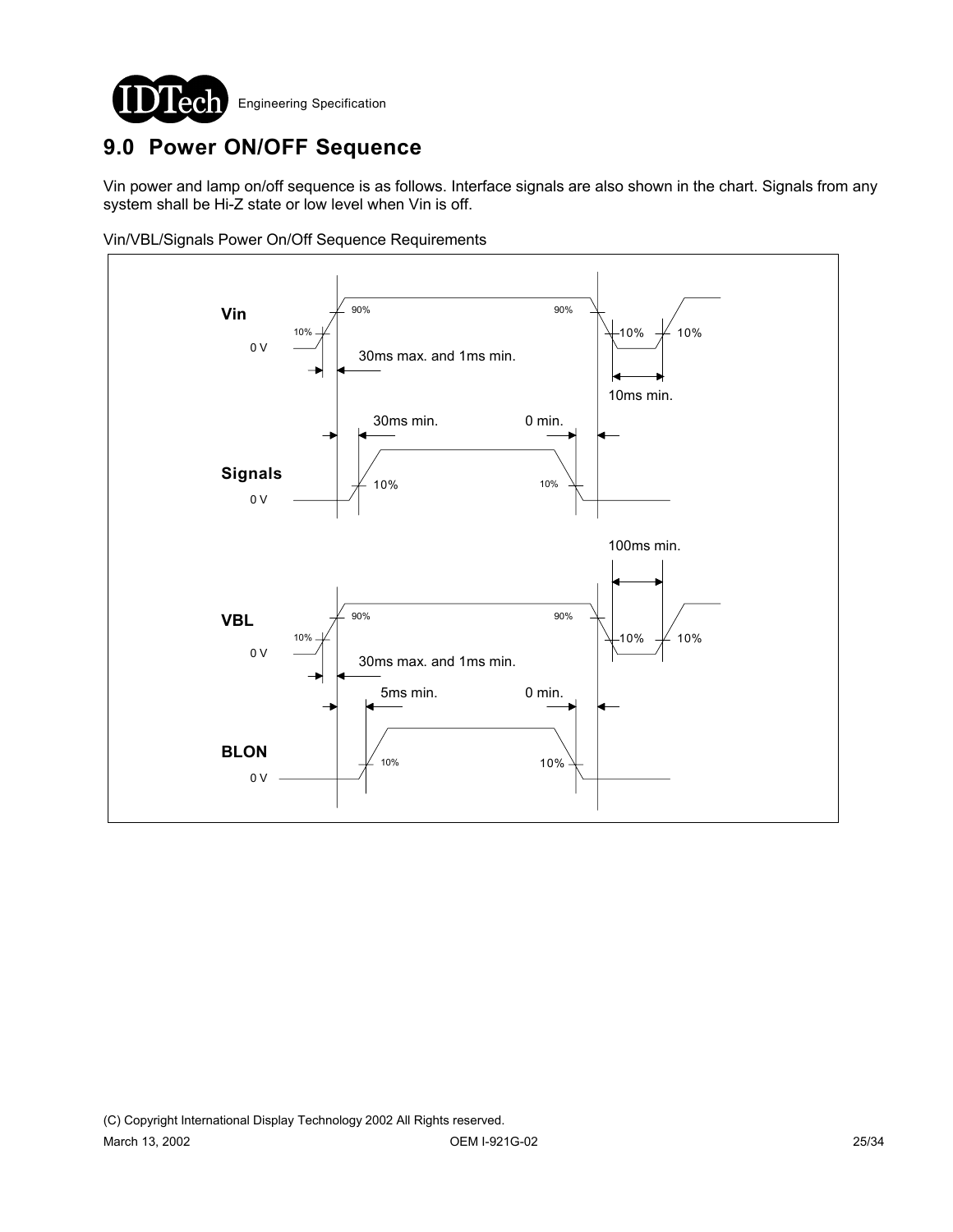

# **10.0 I2C Specification**

Following describes the I2C specifications equipped in the LCD module. Since the DAC ( DALLAS DS1803 ) is used for Brightness and Contrast, please refer to its own specifications in detail. 2 signals ( SCLK and SDATA ) in the LCD module interface are used for the DAC.

The address for DAC is '0101101'b. Its port-0 is for Contrast and its port-1 is for Brightness.

Reserved addresses are from '0010000'b to '0011111'b and from '0110000'b to '0111111'b.

## **10.1 I2C Feature Summary**

- Standard mode ( 100KHz max ) support
- 3.3V interface
- Slave mode operation only

## **10.2 Electrical Specification**

2 signals ( SCLK and SDATA ) are equipped at the LCD module interface. SCLK is the clock input as SCL and SDATA is the data input/output as SDA. These signals should be driven by Open-Drain or Open-Collector without any pull-up resister. Both signals are pulled up by 5.1K ohm resisters to 3.3V typ respectively in the LCD module.

Electrical Specification of C/A

|                                        | Symbol      | Min    | Max | Unit |
|----------------------------------------|-------------|--------|-----|------|
| Input Low voltage<br>$(*1)$            | Vil         | $-0.5$ | 0.5 |      |
| Input High voltage<br>$(*2)$           | Vih         | 2.3    | 3.6 |      |
| Input Hysteresis voltage               | <b>Vhys</b> | 0.4    |     |      |
| Input leakage current                  |             | $-30$  | 30  | uA   |
| @ Vil-Min or Vih-Max (*3)              |             |        |     |      |
| Output Low voltage                     | Vol         |        | 0.5 |      |
| High<br>Output<br>impedance<br>leakage | loh         | $-30$  | 30  | uA   |
| current(*3)                            |             |        |     |      |
| Input capacitance                      |             |        | 35  | рF   |

**NOTE :** 

\*1 : Vil (typ) =  $0.9V$ 

 $*2$  : Vih  $(typ) = 1.8V$ 

\*3 : without pull up resisters ( 5.1K ohm )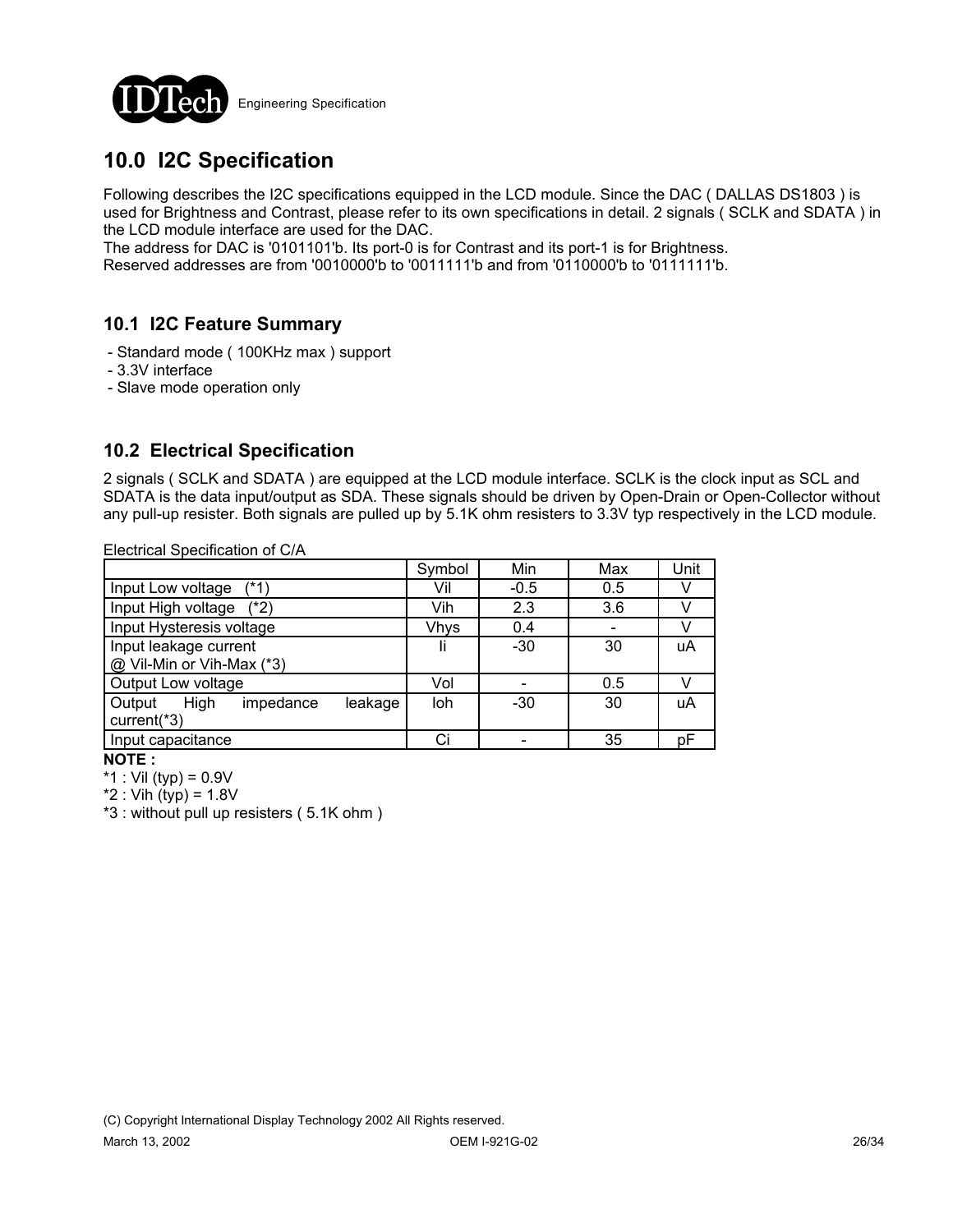

## **10.3 Timing Specification**

In the following figure and table, Slave is the control ASICs in the LCD module and Master is the controller to drive the LCD module.

"S" is the START condition and "P" is the STOP condition.

I2C Bus timing



| Timing Specification of C/A |  |  |  |
|-----------------------------|--|--|--|
|-----------------------------|--|--|--|

|                                                  | Symbol       | Min | Max  | Unit       |
|--------------------------------------------------|--------------|-----|------|------------|
| Frequency of SCL                                 | fSCL         | 0   | 100  | <b>KHz</b> |
| Bus Free Time from STOP to START                 | tBUF         | 4.7 |      | <b>us</b>  |
| Setup time of START                              | tSU:STA      | 4.7 |      | <b>us</b>  |
| Hold time of START                               | tHD:STA      | 4.0 |      | <b>us</b>  |
| Low time of SCL                                  | tLOW         | 4.7 |      | <b>us</b>  |
| High time of SCL                                 | <b>tHIGH</b> | 4.0 |      | <b>us</b>  |
| Data hold time for Slave                         | tHD:DAT      | 0   |      | <b>us</b>  |
| Data setup time for Slave                        | tSU:DAT      | 250 |      | ns         |
| Data change from SCL falling edge (to<br>Master) | tCH:DAT      | 300 | 900  | ns         |
| Rise time<br>Vil-Max --> Vih-Min                 | tR           |     | 1000 | ns         |
| Fall time<br>Vil-Max <-- Vih-Min                 | tF           |     | 300  | ns         |
| Setup time of STOP                               | tSU:STO      | 4.0 |      | <b>us</b>  |
| Spike suppression                                | tSP          |     | 50   | ns         |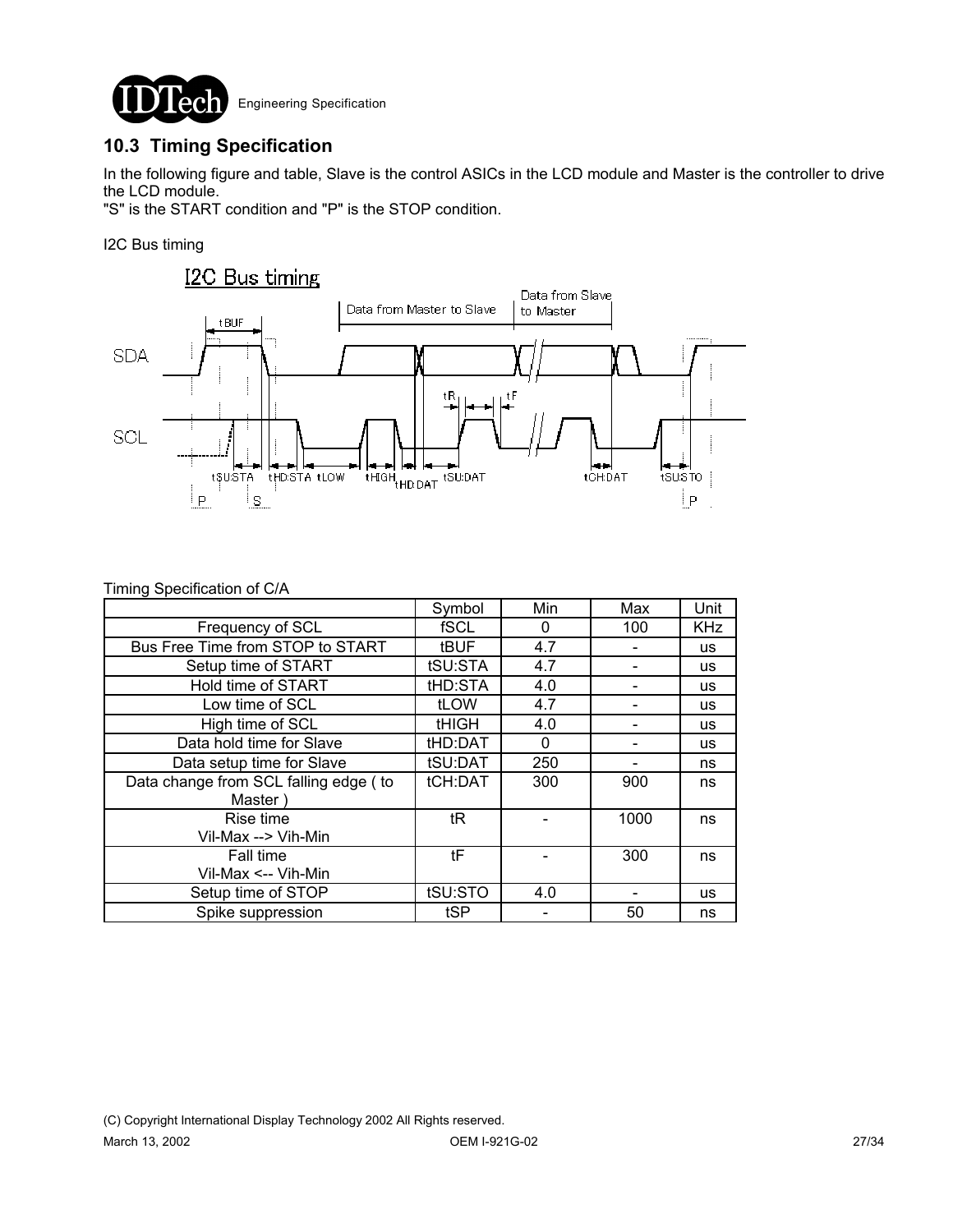





(C) Copyright International Display Technology 2002 All Rights reserved. March 13, 2002 28/34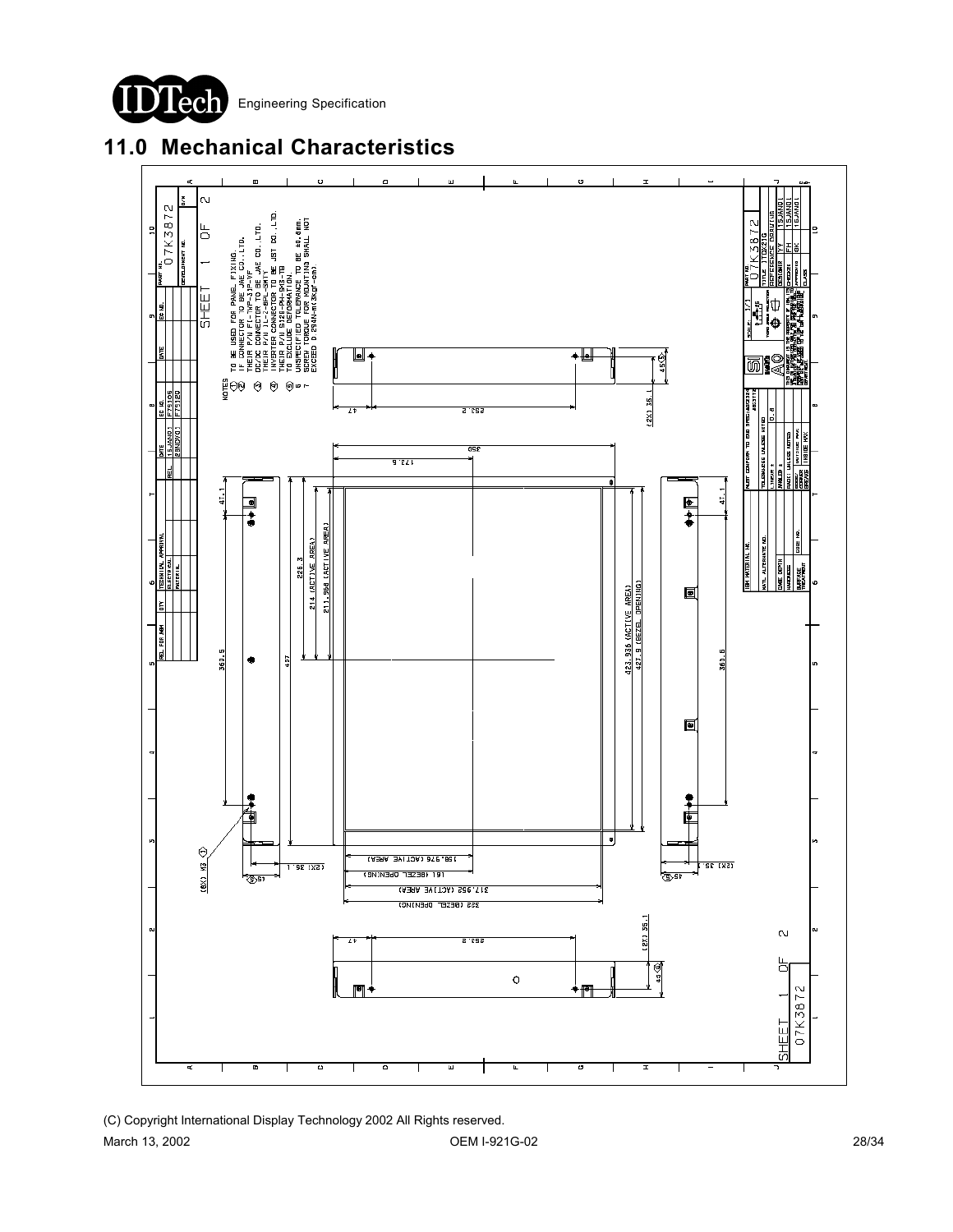



(C) Copyright International Display Technology 2002 All Rights reserved.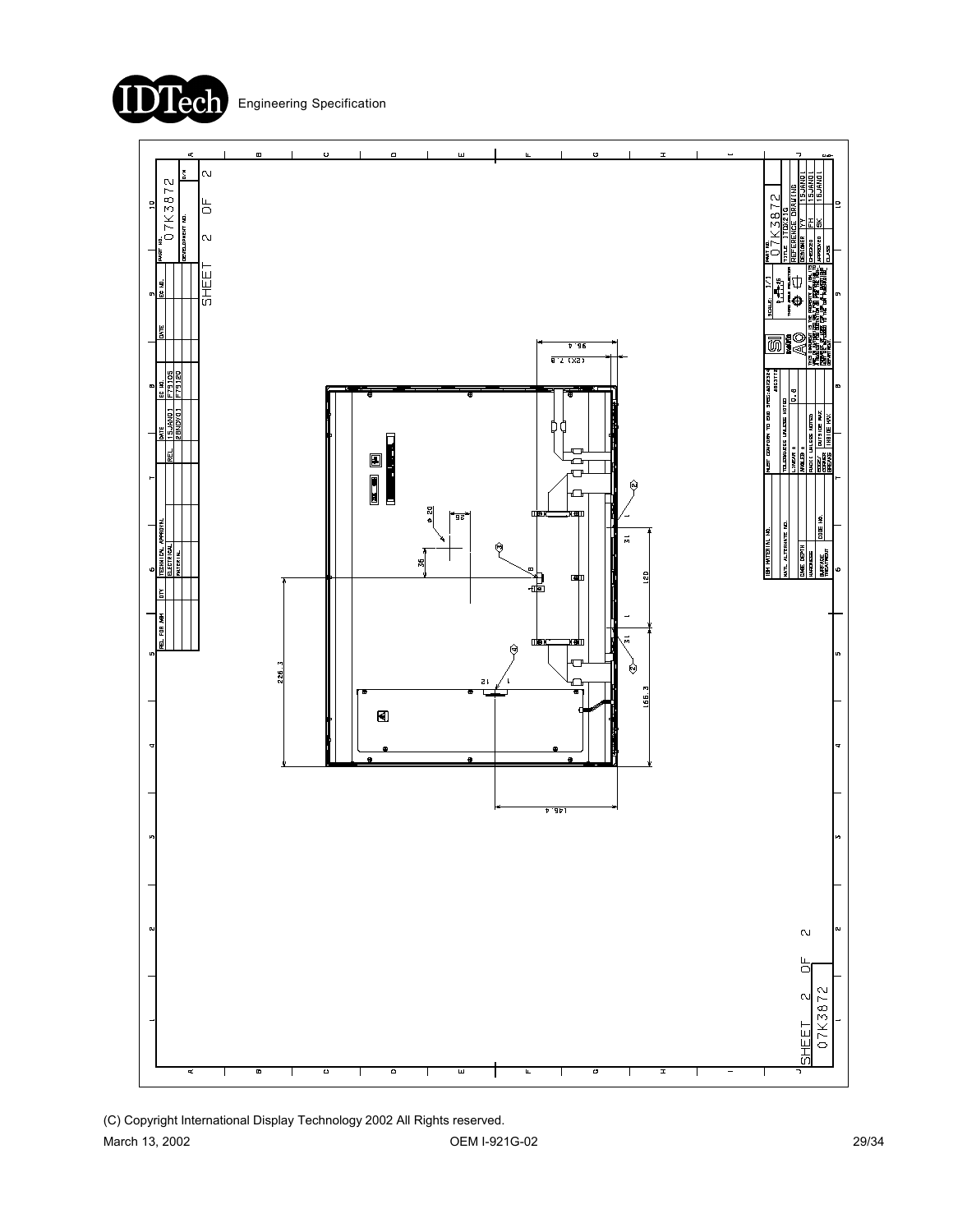

# **12.0 National Test Lab Requirement**

The display module is authorized to Apply the UL Recognized Mark.

### **Conditions of Acceptability**

- This component has been judged on the basis of the required spacings in the Standard for Safety of Information Technology Equipment, Including Electrical Business Equipment, CAN/CSA C22.2 No.950-95 \*UL 1950, Third Edition, including revisions through revision date March 1,1998, which are based on the Fourth Amendment to IEC 950, Second Edition, which would cover the component itself if submitted for Listing.
- The inverter output circuit supplied with this model is a Limited Current Circuit.
- The units are intended to be supplied by SELV.
- The terminals and connectors are suitable for factory wiring only.
- The terminals and connectors have not been evaluated for field wiring.
- ! A suitable Electrical and Fire enclosure shall be provided.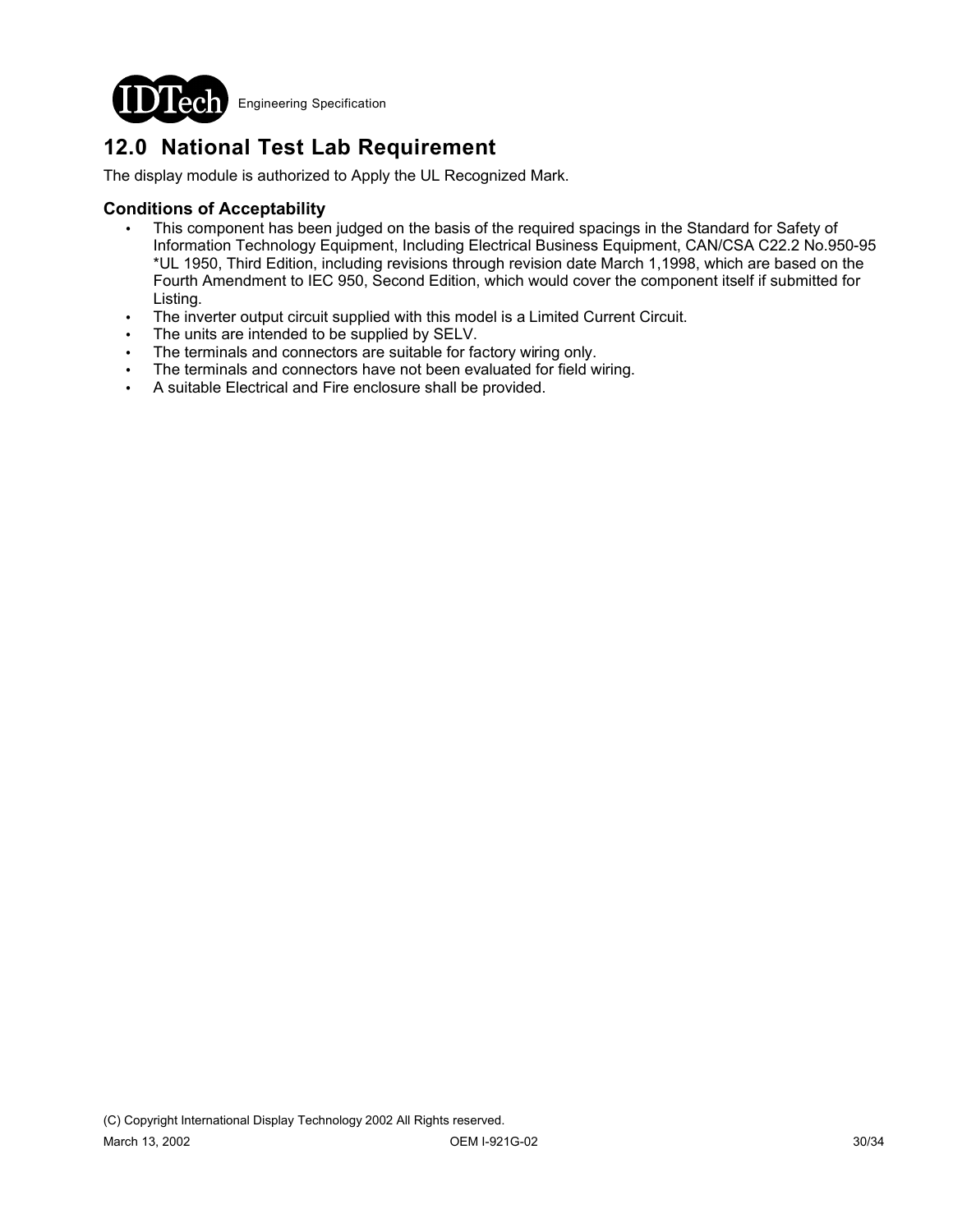

# **13.0 Application Note**

This section describes some outstanding characteristics of ITQX21G module and also describes some design recommendations.

## **13.1 Luminance vs Temperature**

The following chart shows the initial luminace transition coming along with the module temperature.



## **13.2 Design Recommendation**

This chapter describes the recommendation when monitor frame is designed.

### **13.2.1 Recommendations for cooling**

The ITQX21G is a high luminance and high resolution panel and produces some heat. Inadequate cooling can result in damage to the module or the monitor unit.

COOLING FANS ARE STRONGLY RECOMMENDED TO ENSURE CORRECT TEMPERATURE OPERATION.

Because of the large panel size the use of 2 fans is recommended.

The recommended position of the fans is to supplement the normal convective flow. The optimum configuration would be to input cool air at the base of the panel and exhaust hot air at the top. The exact size, position, and flow rates are a function of the monitor enclosure design. Please refere to the maximum operating temperatures of the various components to verify the design.

(C) Copyright International Display Technology 2002 All Rights reserved.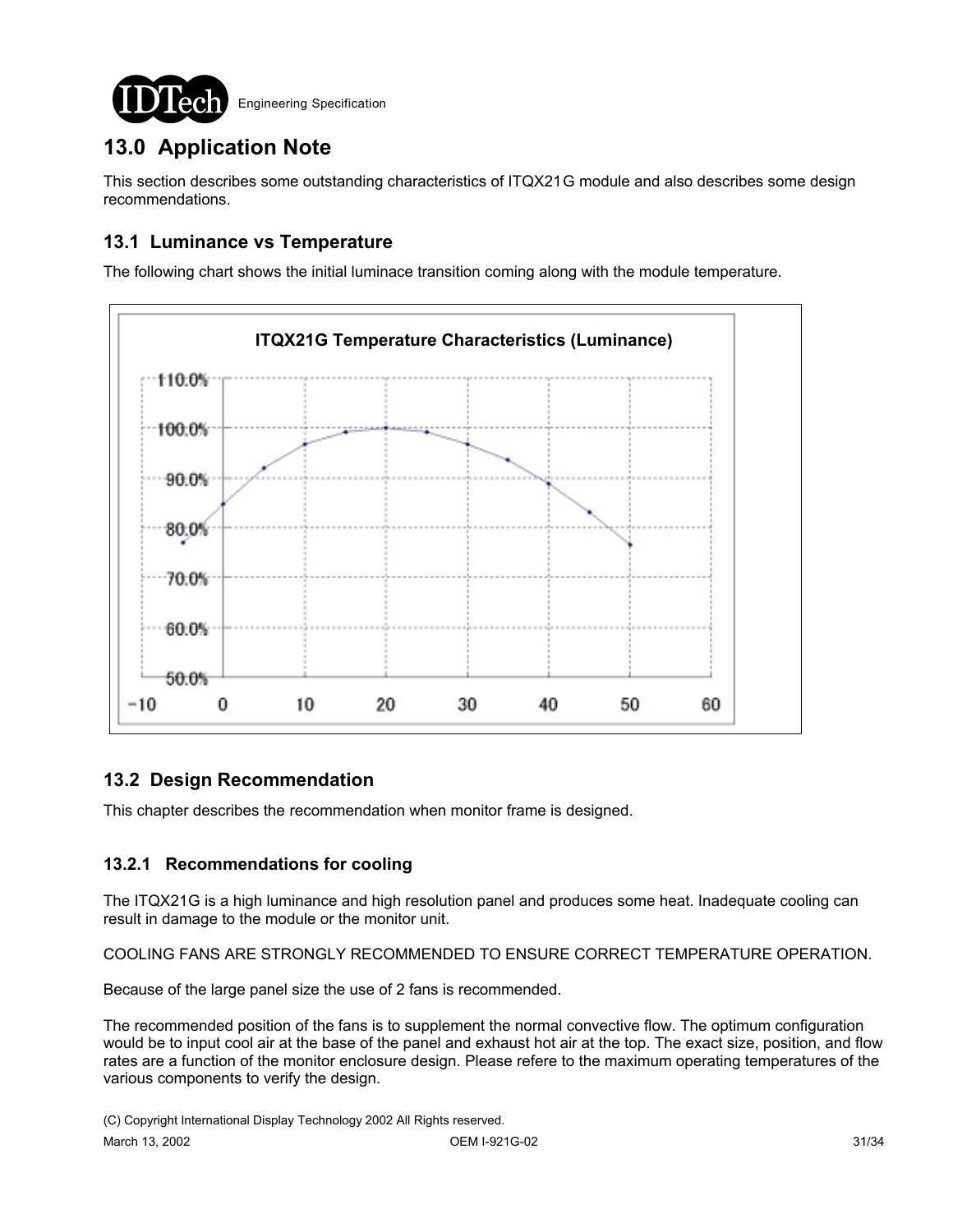

\*\*\* Reference \*\*\*

See the rear side of module below;



- ABSOLUTELY NECESSARY POINTS are next two components. (6) X-DRIVER (Will get very hot.) and

(1) Choke Coil

- Backlight Inverter (2) Transformer

- DC/DC Card (3) Choke Coil

- PCB-X (4), (5) Gate Array

The table below shows the maximum component temperature Spec.

| Component             | Max. Temperature Spec. (degree C) |
|-----------------------|-----------------------------------|
| <b>Gate Array</b>     | 100                               |
| X-Driver              | 85                                |
| Choke Coil(Inverter)  | 105                               |
| Transformer(Inverter) | 100                               |
| Choke Coil(DC/DC)     | 105                               |
| Polarizer(Cell)       | 60                                |

(C) Copyright International Display Technology 2002 All Rights reserved.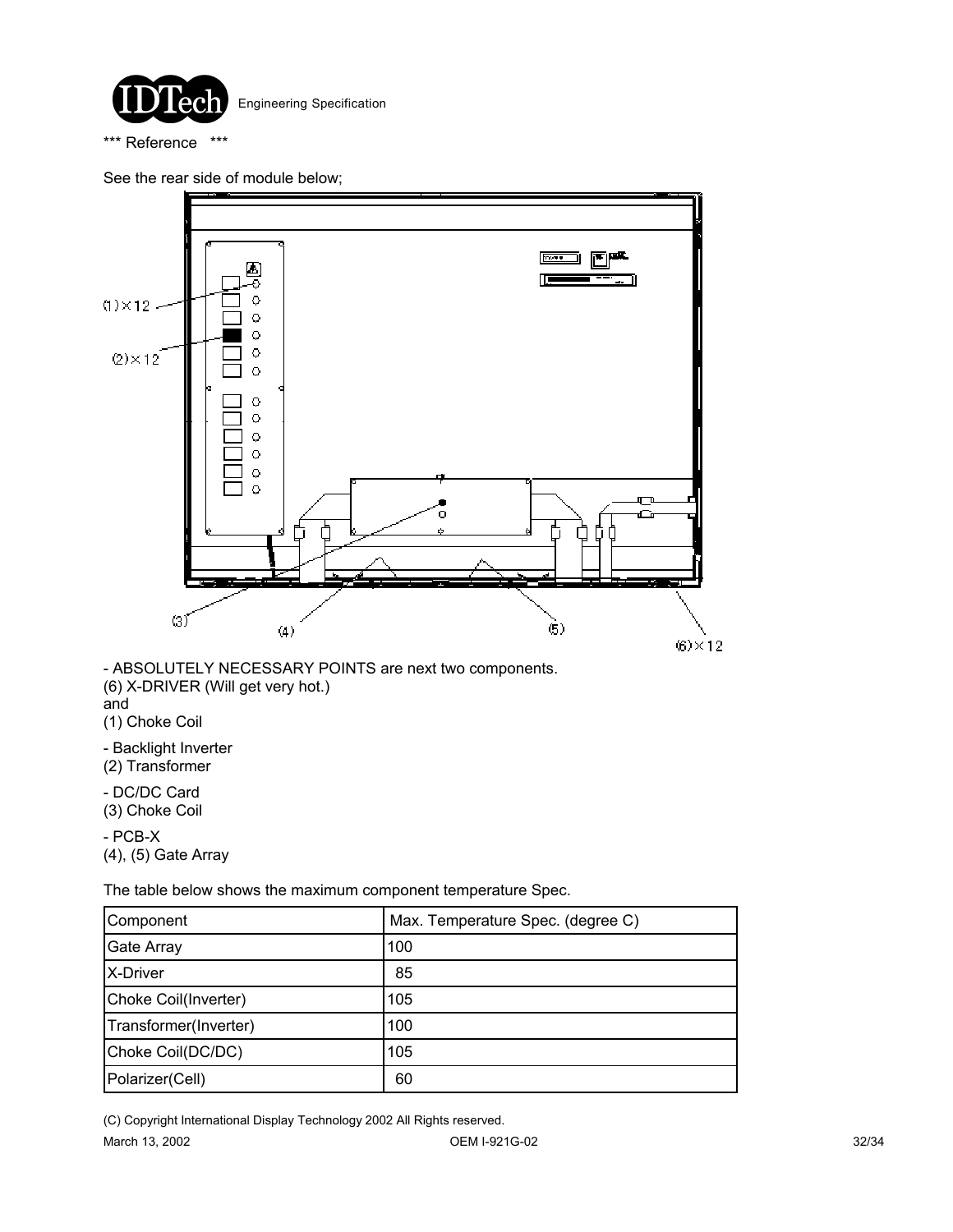

### **13.2.2 Mechanical recommendation for monitor enclosure design.**

This TFT module uses IPS technology to enhance viewing angle, this technology is weak against twisting and bending forces.

These forces cause bad FOS quality, such a un uniformity.

In order to keep original FOS quality, please following instruction at manufacturing and designing.

1. After installation of the TFT Module into an enclosure, do not twist nor bent the TFT Module even momentary.

2. At designing the enclosure, it should be taken into below consideration. otherwise the TFT Module occur uniformity problem.

 2-1. Material of chassis or bracket to mounting TFT module should be hard material, stainless or SECC or SPCC.

Material thickness should be exceeded 1mm.

- 2-2. No bending/ twisting forces are applied to the TFT Module from out side.
- 2-3. No pushing force for EMI grounding using metal fingers or gasket TFT metal bezel, to push glass surface by TFT metal bezel opening edge, is applied to TFT module metal bezel wall.
- 2-4. At designing system front plastic bezel, do not touch and push glass surface to avoid un uniformity.

### **13.2.3 Recommendation of designing monitor which uses ITQX21G for EMC Compliance**

#### **A. Chassis and Frame Ground of Monitor**

- 1. LCD Module should be covered by metal chasis over all except front side. the chasis of the monitor's interface card should be designed as separate parts with the chasis of the LCD module. Holes on the partition wall between the two chasis shold be as small as possible to pass through the cables. The two chassis should be contacted each other with low impedance.
- 2. Monitor's chasis(equal chasis of LCD module)should have the contact with the frame ground of voltage source(Power FG) with low impedance.
- 3. The chasis of LCD module should have the contact with the surrounding of front bezel by finger or something at intervals of less than 1 inch.
- 4. The ground of the monitor's interface card should be contacted with its chasis with low impedance.
- 5. The holes for thermal radiation, on chasis of LCD module or monitor's interface card, should be less than 1 inch in diameter, at intervals of less than 1 inch. We recommend the holes are about 5mm in diameter, at intervals of about 10mm to 15mm.